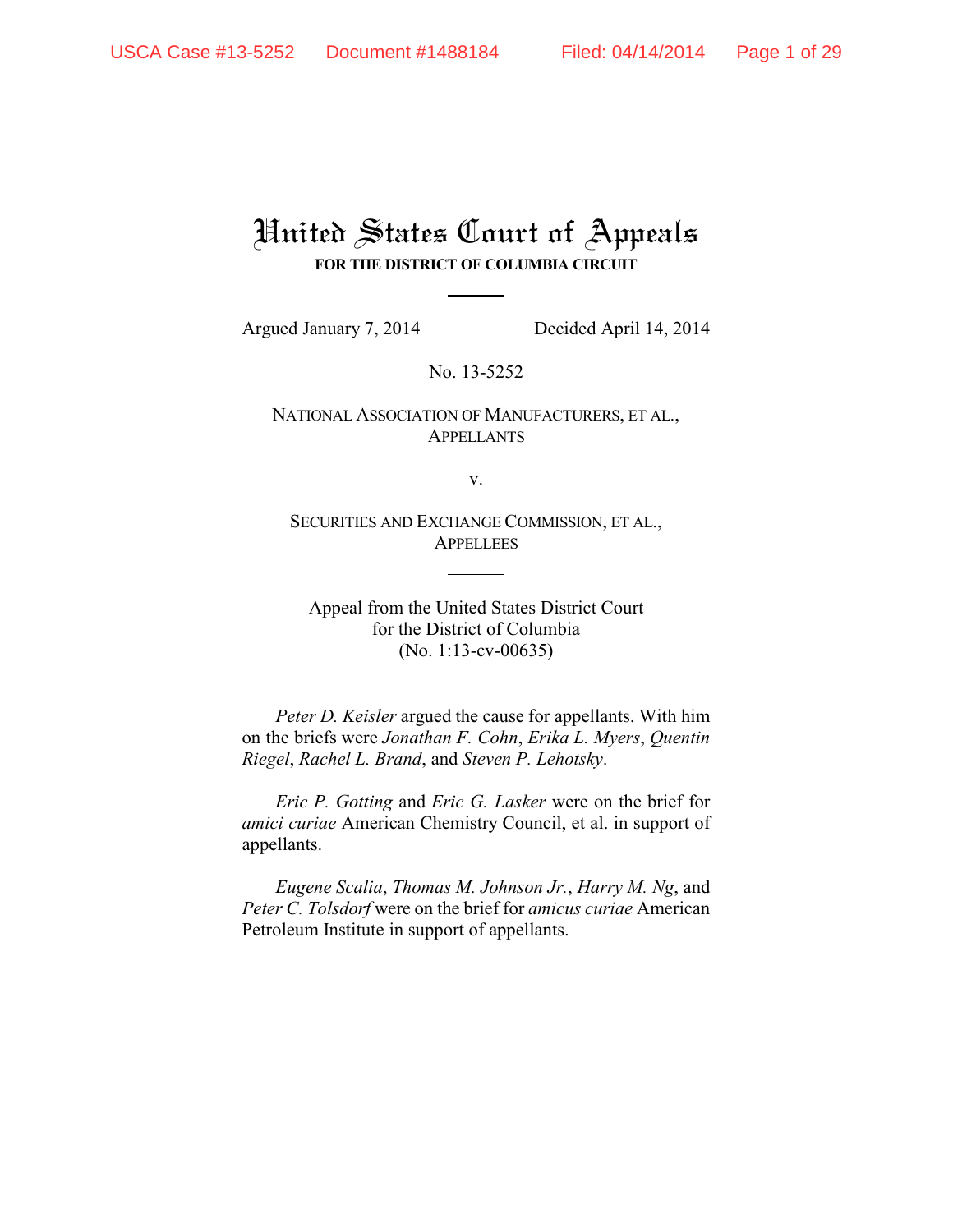*John B. Bellinger III* and *Sarah M. Harris* were on the brief for *amicus curiae* Experts on the Democratic Republic of the Congo in support of petitioners.

*Mark T. Stancil* was on the brief for *amici curiae* Retail Litigation Center, Inc., et al. in support in appellants.

*Tracey A. Hardin*, Assistant General Counsel, Securities and Exchange Commission, argued the cause for appellee. With her on the brief were *Michael A. Conley*, Deputy General Counsel, *Benjamin L. Schiffrin*, Senior Litigation Counsel, and *Daniel Staroselsky*, Senior Counsel.

*Julie A. Murray*, *Adina H. Rosenbaum*, and *Scott L. Nelson* were on the brief for intervenors-appellees Amnesty International USA, Inc., et al.

*Dennis M. Kelleher* and *Stephen W. Hall* were on the brief for *amicus curiae* Better Markets, Inc. in support of appellee.

*Agnieszka Fryszman* and *Thomas J. Saunders* were on the brief for *amici curiae* Senator Durbin, Congressman McDermott, et al. in support of appellee.

*Jodi Westbrook Flowers* was on the brief for *amici curiae* Global Witness, et al. in support of appellee.

Before: SRINIVASAN, *Circuit Judge*, and SENTELLE and RANDOLPH, *Senior Circuit Judges*.

Opinion for the court filed by *Senior Circuit Judge* RANDOLPH.

Opinion concurring in part filed by *Circuit Judge* SRINIVASAN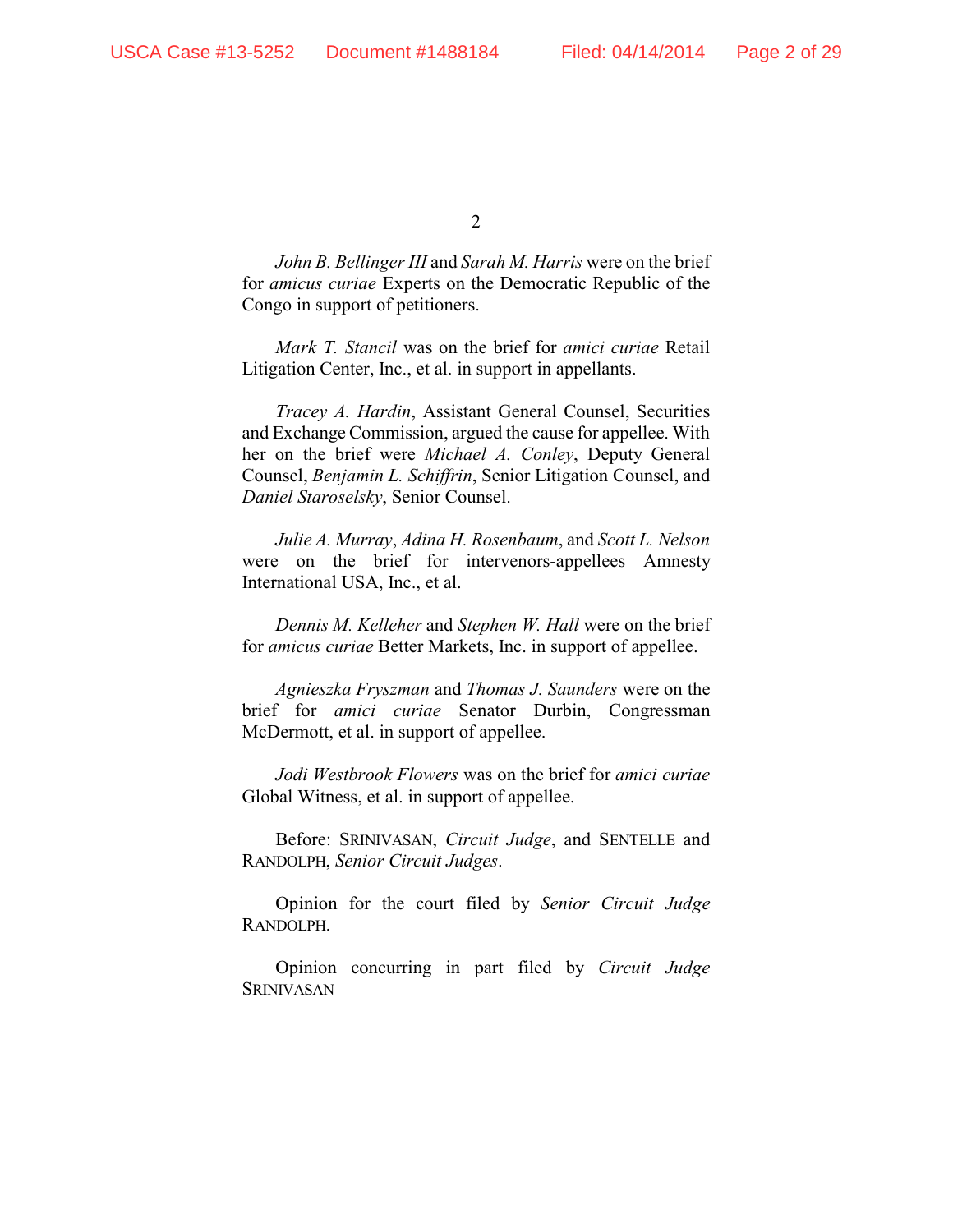#### RANDOLPH, *Senior Circuit Judge*:

### **I.**

For the last fifteen years, the Democratic Republic of the Congo has endured war and humanitarian catastrophe. Millions have perished, mostly civilians who died of starvation and disease. Communities have been displaced, rape is a weapon, and human rights violations are widespread.

Armed groups fighting the war finance their operations by exploiting the regional trade in several kinds of minerals. Those minerals—gold, tantalum, tin, and tungsten $\frac{1}{2}$  —are extracted from technologically primitive mining sites in the remote eastern Congo. They are sold at regional trading houses, smelted nearby or abroad, and ultimately used to manufacture many different products.<sup>2</sup> Armed groups profit by extorting, and in some cases directly managing, the minimally regulated mining operations.

In 2010, Congress devised a response to the Congo war. Section 1502 of the Dodd-Frank Wall Street Reform and Consumer Protection Act, Pub. L. No. 111-203, 124 Stat. 1376 (relevant parts codified at 15 U.S.C. §§ 78m(p), 78m note ('Conflict Minerals')), requires the Securities and Exchange Commission—the agency normally charged with policing America's financial markets—to issue regulations requiring

<sup>&</sup>lt;sup>1</sup> See Conflict Minerals, 77 Fed. Reg. 56,274, 56,284-85 (Sept. 12, 2012).

<sup>&</sup>lt;sup>2</sup> For example, tantalum is used in turbines, camera lenses, medical devices, cell phones, and computers. Tin is used in plastics, phones, and automobile parts. Tungsten is used in lighting, power tools, and golf clubs.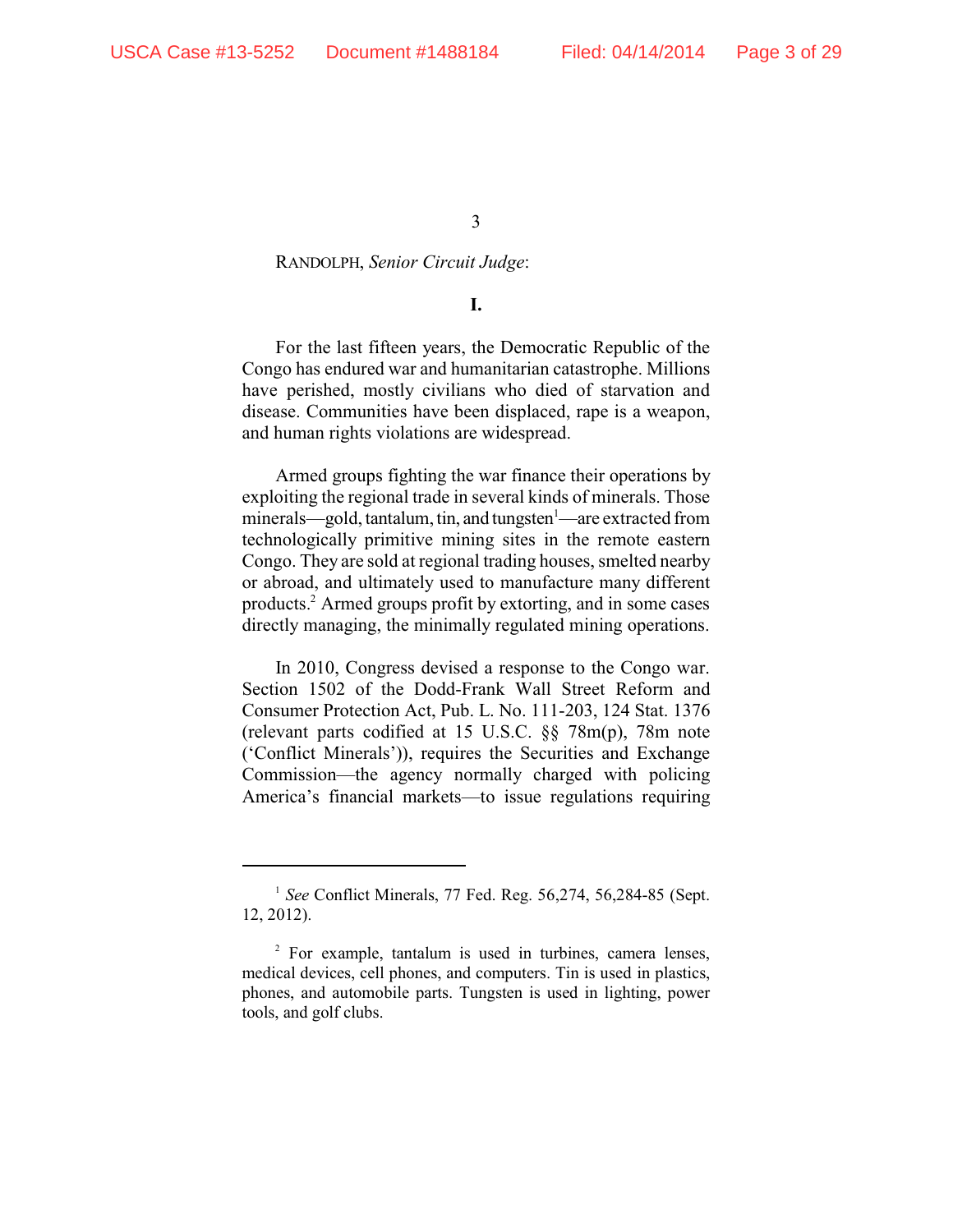firms using "conflict minerals" to investigate and disclose the origin of those minerals. *See* 15 U.S.C. § 78m(p)(1)(A).

The disclosure regime applies only to "person[s] described" in the Act. *See id.* A "person is described . . . [if] conflict minerals are necessary to the functionality or production of a product manufactured by such person." *Id.* § 78m(p)(2). A described person must "disclose annually, whether [its necessary] conflict minerals . . . did originate in the [Congo] or an adjoining country." *Id.* § 78m(p)(1)(A). If those minerals "did originate" in the Congo or an adjoining country (collectively, "covered countries") then the person must "submit [a report] to the Commission." *Id.* The report must describe the "due diligence" measures taken to establish "the source and chain of custody" of the minerals, including a "private sector audit" of the report. *Id.* The report must also list "the products manufactured or contracted to be manufactured that are not DRC conflict free." *Id.* A product is "DRC conflict free" if its necessary conflict minerals did not "directly or indirectly finance or benefit armed groups" in the covered countries. *Id.* 

In late 2010, the Commission proposed rules for implementing the Act. Conflict Minerals, 75 Fed. Reg. 80,948 (Dec. 23, 2010). Along with the proposed rules, the Commission solicited comments on a range of issues. In response, it received hundreds of individual comments and thousands of form letters. Conflict Minerals, 77 Fed. Reg. 56,274, 56,277-78 (Sept. 12, 2012) ("final rule") (codified at 17 C.F.R. §§ 240.13p-1, 249b.400). The Commission twice extended the comment period and held a roundtable for interested stakeholders. *Id.* By a 3-2 vote, it promulgated the final rule, which became effective November 13, 2012. *Id.* at 56,274. The first reports are due by May 31, 2014. *Id.*

The final rule adopts a three-step process, which we outline below, omitting some details not pertinent to this appeal. At step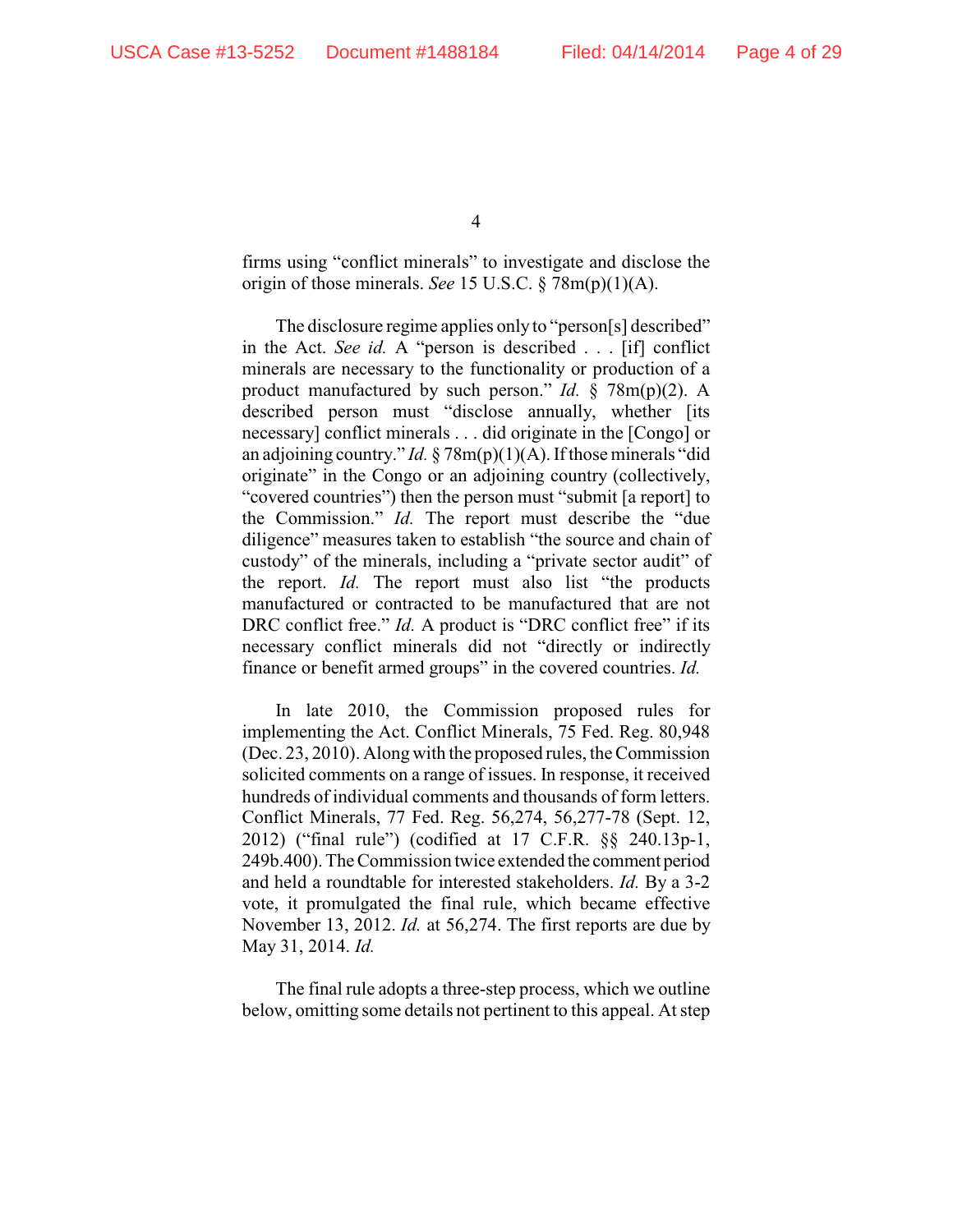one, a firm must determine if the rule covers it. *Id.* at 56,279, 56,285. The final rule applies only to securities issuers who file reports with the Commission under sections 13(a) or 15(d) of the Exchange Act. *Id.* at 56,287. The rule excludes issuers if conflict minerals are not necessary to the production or functionality of their products. *Id.* at 56,297-98. The final rule does not, however, include a *de minimis* exception, and thus applies to issuers who use very small amounts of conflict minerals. *Id.* at 56,298. The rule also extends to issuers who only contract for the manufacture of products with conflict minerals, as well as issuers who directly manufacture those products. *Id.* at 56,290- 92.

Step two requires an issuer subject to the rule to conduct a "reasonable country of origin inquiry." *Id.* at 56,311. The inquiry is a preliminary investigation reasonably designed to determine whether an issuer's necessary conflict minerals originated in covered countries. *Id.* at 56,312. If, as a result of the inquiry, an issuer either knows that its necessary conflict minerals originated in covered countries or "has reason to believe" that those minerals "may have originated" in covered countries, then it must proceed to step three and exercise due diligence. *Id.* at 56,313.<sup>3</sup>

An issuer who proceeds to step three must "exercise due diligence on the source and chain of custody of its conflict minerals." *Id.* at 56,320. If, after performing due diligence an

 $\frac{3}{3}$  If the inquiry discloses that there is *no* reason to believe the issuer's conflict minerals came from covered countries or that there is a reasonable basis for believing that the issuer's conflict minerals came from scrap or recycled sources, then the issuer need only file a specialized disclosure report on the newly-created Form SD, briefly describing its inquiry, 77 Fed. Reg. at 56,313, and provide a link to the report on its website. *Id.* at 56,315. No due diligence is required.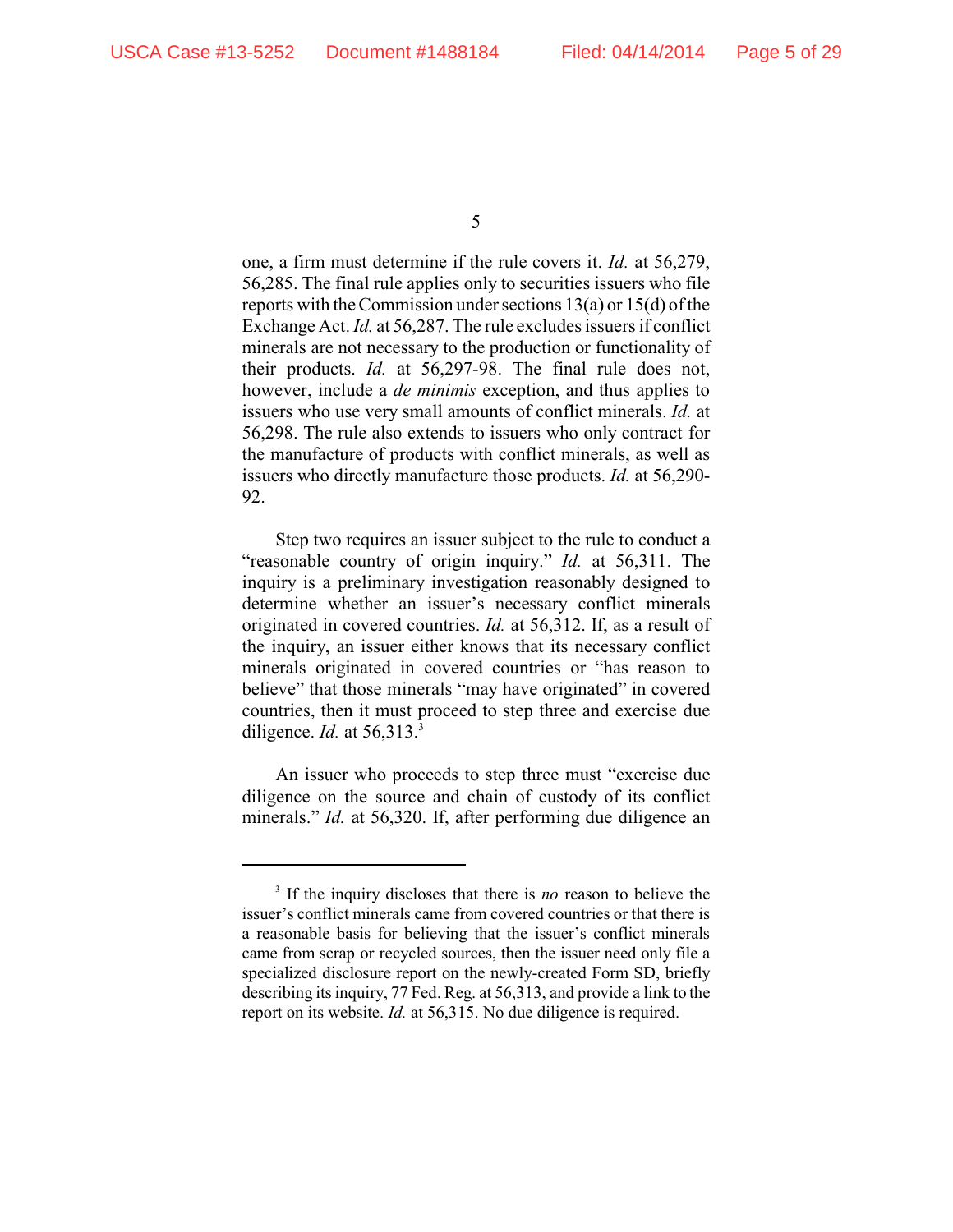issuer still has reason to believe its conflict minerals may have originated in covered countries, it must file a conflict minerals report. The report must describe both its due diligence efforts, including a private sector audit,  $id$ , and those products that have "not been found to be 'DRC conflict free,'" *id.* at 56,322 (quoting 15 U.S.C.  $\S$  78m(p)(1)(A)(ii)). The report must also provide detailed information about the origin of the minerals used in those products. *Id.* at 56,320.

The final rule does offer a temporary reprieve. During a two-year phase-in period (four years for smaller issuers), issuers may describe certain products as "DRC conflict undeterminable" instead of conflict-free or not conflict-free. *Id.* at 56,321-22. That option is available only if the issuer cannot determine through due diligence whether its conflict minerals originated in covered countries, or whether its minerals benefitted armed groups. *Id.* An issuer taking advantage of the phase-in by describing its products as "DRC conflict undeterminable" must still perform due diligence and file a conflict minerals report, but it need not obtain a private sector audit. *Id.*

The Commission analyzed in some detail the final rule's costs. *Id.* at 56,333-54. It estimated the total costs of the final rule would be \$3 billion to \$4 billion initially, and \$207 million to \$609 million annually thereafter. *Id.* at 56,334. To come up with this estimate, the Commission reviewed four cost estimates it received during the comment period, supplemented with its own data. *Id.* at 56,350-54. Where possible, the Commission

<sup>&</sup>lt;sup>4</sup> To be precise, an issuer must also submit a conflict minerals report if, as a result of its earlier inquiry, it *knows* that its conflict minerals came from covered countries. 77 Fed. Reg. at 56,320. That issuer must still perform due diligence, but the trigger for the report is the preliminary inquiry, not the due diligence results.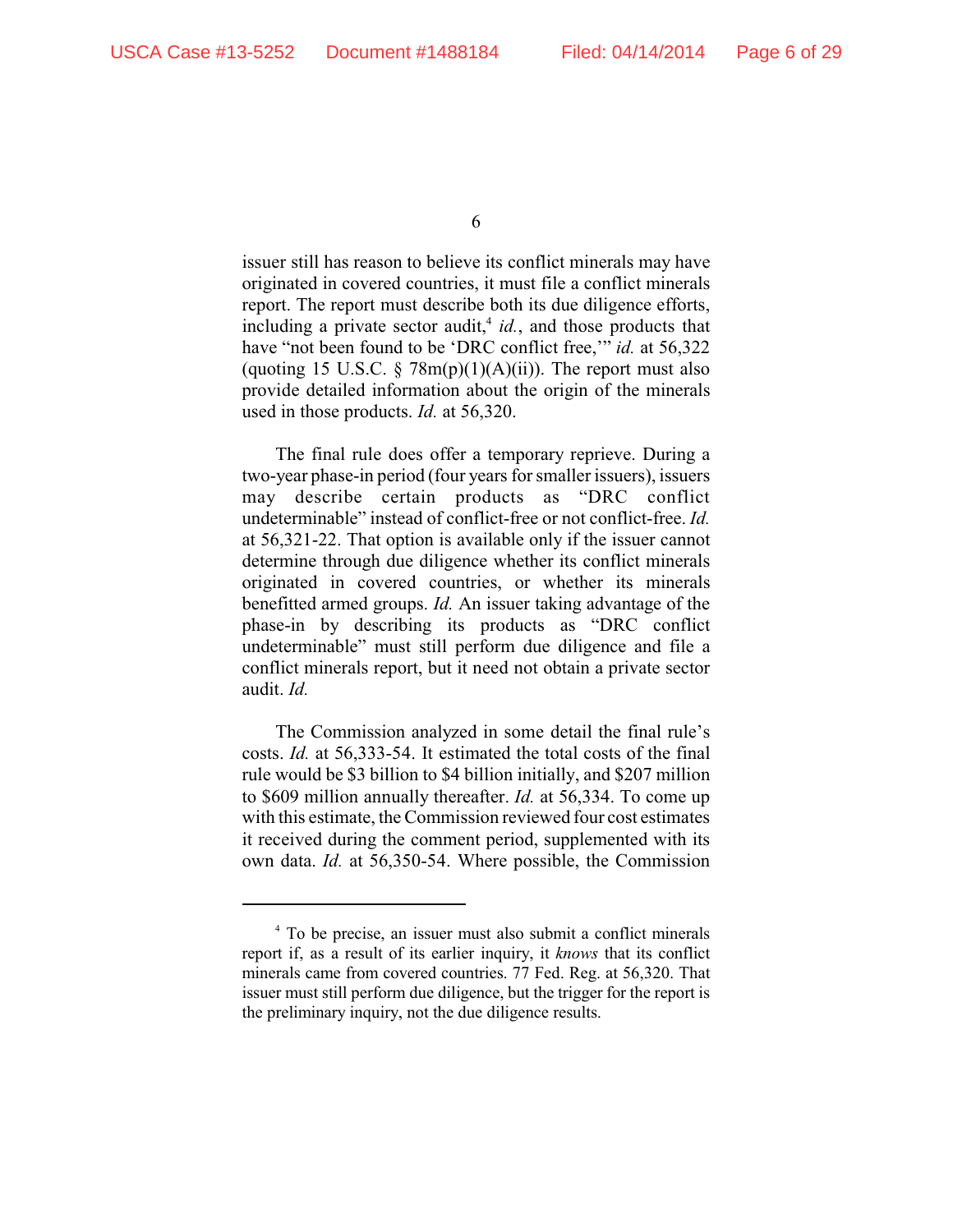also estimated or described the marginal costs of its significant discretionary choices. *Id.* at 56,342-50.

The Commission was "unable to readily quantify" the "compelling social benefits" the rule was supposed to achieve: reducing violence and promoting peace and stability in the Congo. *Id.* at 56,350. Lacking quantitative data on those issues, the Commission explained that it could not "assess how effective" the rule would be in achieving any benefits. *Id.* Instead, the Commission relied on Congress's judgment that supply-chain transparencywould promote peace and stability by reducing the flow of money to armed groups. *Id.* at 56,275-76, 56,350. That judgment grounded many of the Commission's discretionary choices in favor of greater transparency. *See, e.g.*, *id.* at 56,288, 56,291, 56,298.

The National Association of Manufacturers challenged the final rule, raising Administrative Procedure Act, Exchange Act, and First Amendment claims.<sup>5</sup> The district court rejected all of the Association's claims and granted summary judgment for the Commission and intervenor Amnesty International. *See Nat'l Ass'n of Mfrs. v. SEC*, 956 F. Supp. 2d 43, 46 (D.D.C. 2013).

# **II.**

Under the Administrative Procedure Act, a court must "hold unlawful and set aside agency action . . . found to be[] arbitrary, capricious, an abuse of discretion, or otherwise not in accordance with law[, or] in excess of statutory jurisdiction." 5

 $\delta$ . The Association initially filed a petition for review in this court. After our opinion in *American Petroleum Institute v. SEC*, 714 F.3d 1329 (D.C. Cir. 2013), the Association moved to transfer the case to the district court, and we granted the motion. *See* Per Curiam Order, *Nat'l Ass'n of Mfrs. v. SEC*, No. 12-1422 (D.C. Cir. May 2, 2013).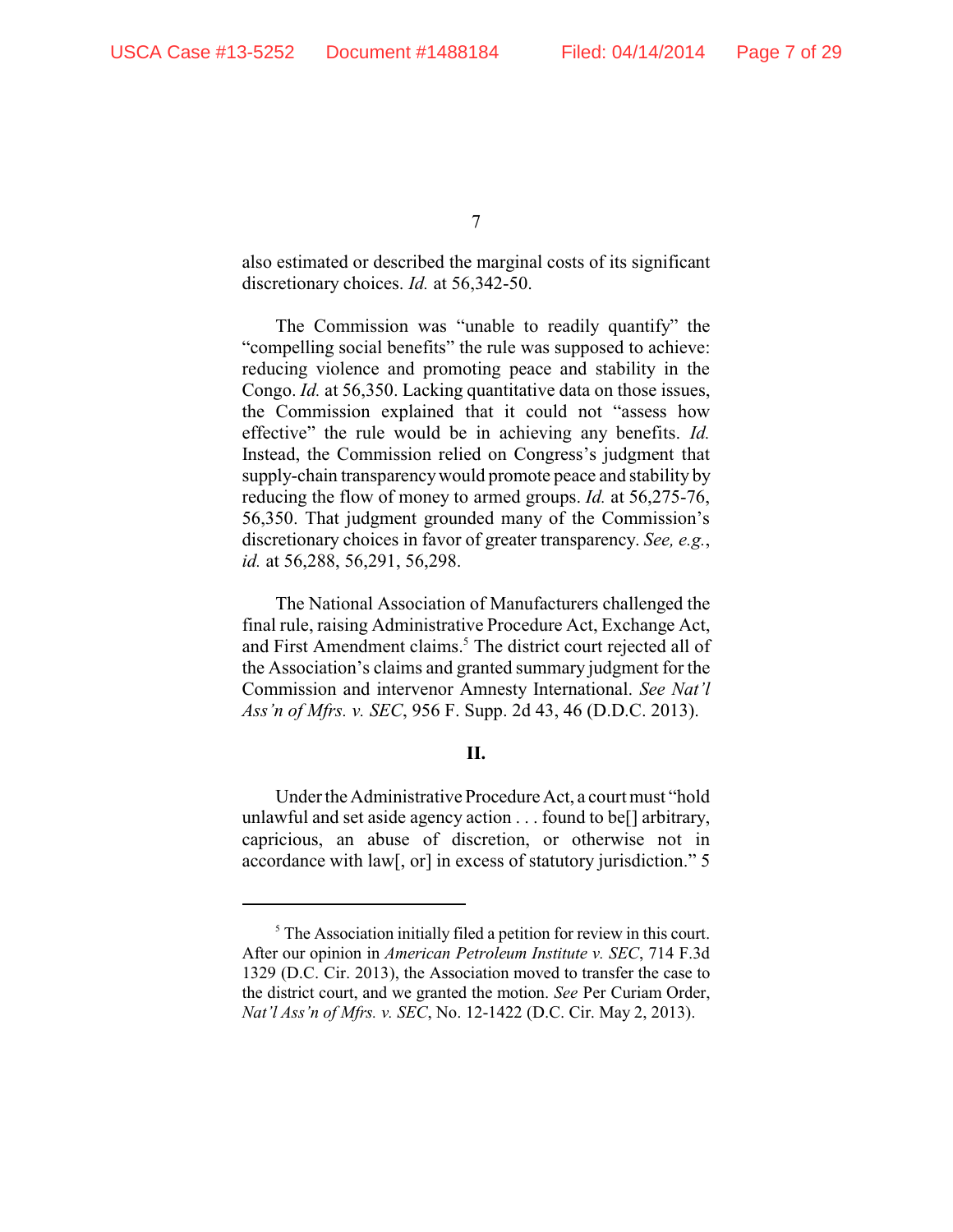U.S.C. § 706(2). In making these determinations, we review the administrative record as if the case had come directly to us without first passing through the district court. *See Holland v. Nat'l Mining Ass'n*, 309 F.3d 808, 814 (D.C. Cir. 2002).

**A.**

The Act does not include an exception for *de minimis* uses of conflict minerals. The Association claims that the rule should have included a *de minimis* exception and that the Commission erred when, during the rulemaking, it failed to recognize its authority to create one and assumed that the statute foreclosed any exception.

Although the Commission acknowledges that it had the authority to create such an exception, *see, e.g.*, 15 U.S.C. § 78mm(a)(1); *Ala. Power Co. v. Costle*, 636 F.2d 323, 360-61 (D.C. Cir. 1979), it stated during the rulemaking that a *de minimis* exception "would be contrary to the [statute] and Congressional purpose," and that if Congress intended to include such an exception it "would have done so explicitly" as it did in a nearby section of Dodd-Frank. 77 Fed. Reg. at 56,298. But we do not interpret that explanation the way the Association does. Read in context, the Commission's language addressed the general purpose of the statute and the effects of its policy choices. Congress knew that conflict minerals are often used in very small quantities. The Commission, relying on text, context, and policy concerns, inferred that Congress wanted the disclosure regime to work even for those small uses. *Id.* A *de minimis* exception would, in the Commission's judgment, "thwart" that goal. *Id.*

The Commission's explanation was thus a far cry from a mere "parsing of the statutory language," *Peter Pan Bus Lines, Inc. v. Fed. Motor Carrier Safety Admin.*, 471 F.3d 1350, 1354 (D.C. Cir. 2006) (quoting *PDK Labs., Inc. v. DEA*, 362 F.3d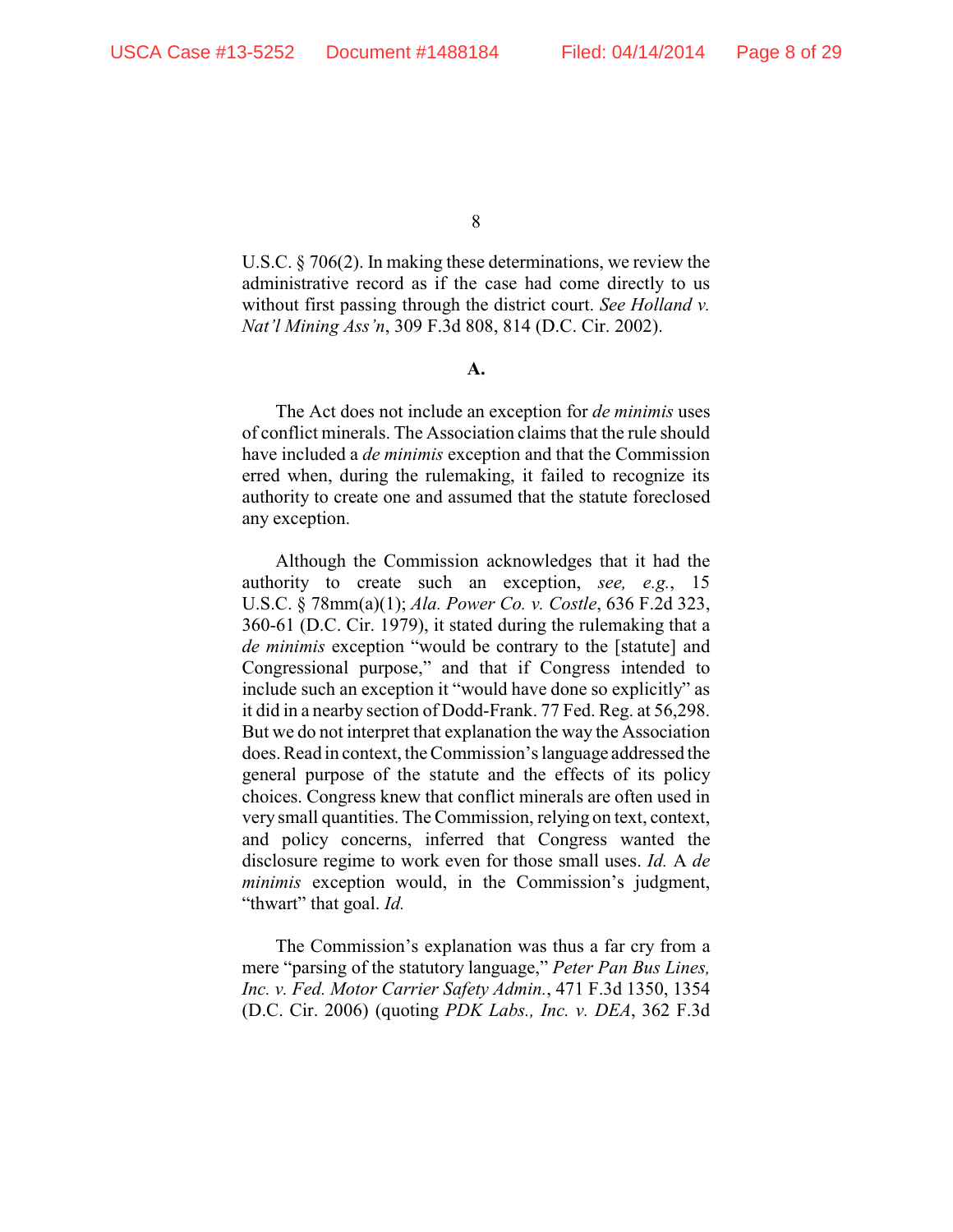786, 797 (D.C. Cir. 2004)), that has caused us to set aside agency action in other cases. *See, e.g.*, *id.* at 1353 (statute's "plain language" "does not permit" action); *Arizona v. Thompson*, 281 F.3d 248, 253-54 (D.C. Cir. 2002) ("intent of Congress, rather than of HHS" "does not permit" action); *Alarm Indus. Commc'ns Comm. v. FCC*, 131 F.3d 1066, 1068 (D.C. Cir. 1997) ("plain meaning" of a statute was "unambiguous"). Nothing in the Commission's explanation suggests, as in those cases, that the statutory text by itself foreclosed any exception. Rather, the explanation "looks to be a quite ordinary construction of a statute over which the agency has been given interpretive authority." *PDK Labs.*, 362 F.3d at 807-08 (Roberts, J., concurring in part and concurring in the judgment).

The Commission did not act arbitrarily and capriciously by choosing not to include a *de minimis* exception. Because conflict minerals "are often used in products in very limited quantities," the Commission reasoned that "a de minimis threshold could have a significant impact on the final rule." 77 Fed. Reg. at 56,298 (quoting U.S. Dep't of State Responses to Request for Comment). The Association suggests that this rationale would not apply to *de minimis* thresholds measured bymineral use perissuer, instead of per-product. Although that sort of threshold was *suggested* in a few comments, those comments did not explain the merits of the proposal or compare it to other thresholds. The Commission was not obligated to respond to those sorts of comments. *See Pub. Citizen, Inc. v. FAA*, 988 F.2d 186, 197 (D.C. Cir. 1993); *see also Alianza Fed. de Mercedes v. FCC*, 539 F.2d 732, 739 (D.C. Cir. 1976). In any event, the Commission's rationale still applies to a per-issuer exemption. Having established that conflict minerals are frequently used in minute amounts, the Commission could reasonably decide that a per-issuer exception could "thwart" the statute's goals by leaving unmonitored small quantities of minerals aggregated over many issuers. Though costly, that decision bears a "rational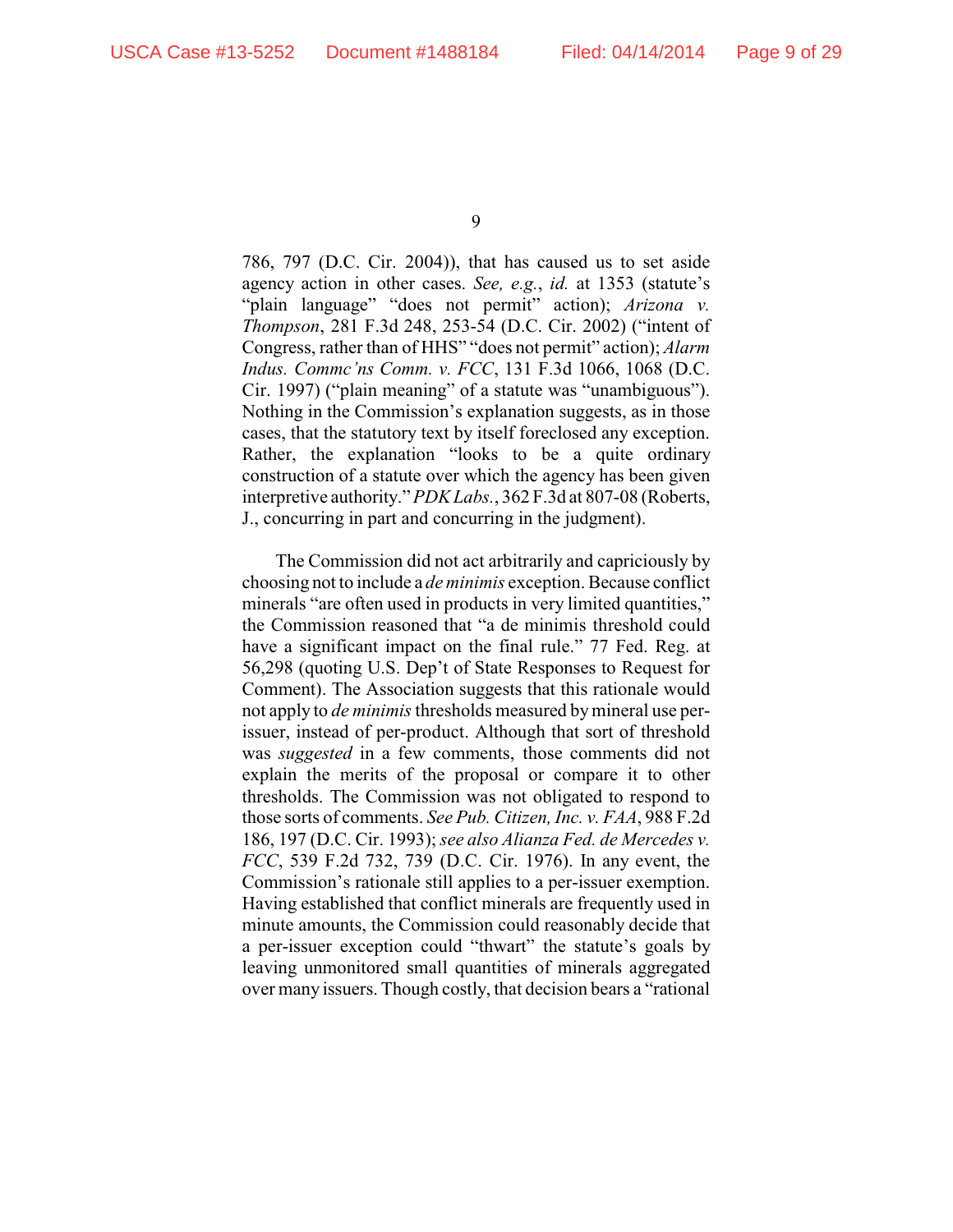connection" to the facts. *Motor Vehicle Mfrs. Ass'n v. State Farm Mut. Auto. Ins. Co.*, 463 U.S. 29, 43 (1983).

#### **B.**

As we have mentioned, the final rule requires an issuer to conduct "due diligence" if, after its inquiry, it "has *reason to believe* that its necessary conflict minerals *may have originated* in" covered countries. 77 Fed. Reg. at 56,313 (emphasis added). According to the Association, that requirement contravenes the statute, which requires issuers to "submit to the Commission a report" only "in cases in which [their] conflict minerals *did originate*" in covered countries. 15 U.S.C. § 78m(p)(1)(A) (emphasis added).

The Association has conflated distinct issues. The statute does require a conflict minerals report if an issuer has already performed due diligence and determined that its conflict minerals did originate in covered countries. But the statute does not say in what circumstances an issuer must perform due diligence before filing a report. The statute also does not list what, if any, reporting obligations may be imposed on issuers uncertain about the origin of their conflict minerals.

In general, if a statute "is silent or ambiguous with respect to the specific issue at hand" then "the Commission may exercise its reasonable discretion in construing the statute." *Bldg. Owners & Managers Ass'n Int'l v. FCC*, 254 F.3d 89, 93-94 (D.C. Cir. 2001) (quoting *Chevron U.S.A., Inc. v. NRDC*, 467 U.S. 837, 843 (1984)). And that discretion may be exercised to regulate circumstances or parties beyond those explicated in a statute. *See, e.g.*, *Mourning v. Family Publ'ns Serv., Inc.*, 411 U.S. 356, 371-73 (1973); *Tex. Rural Legal Aid, Inc. v. Legal Servs. Corp.*, 940 F.2d 685, 694 (D.C. Cir. 1991). Here, the statute is silent with respect to both a threshold for conducting due diligence, and the obligations of uncertain issuers. The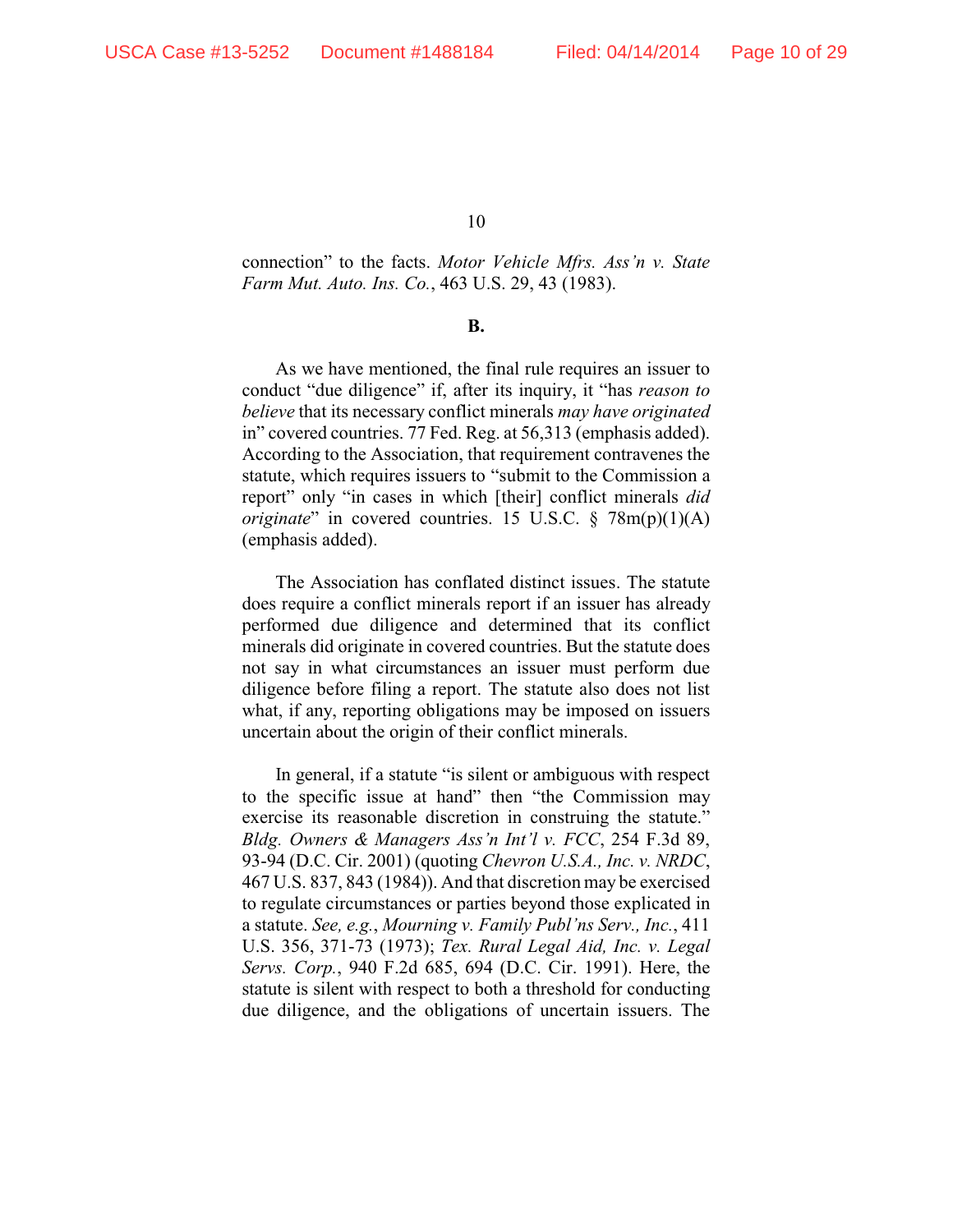Commission used its delegated authority to fill those gaps, and nothing in the statute foreclosed it from doing so.<sup>6</sup>

We also reject the Association's argument that the Commission's due diligence threshold was arbitrary and capricious. The Commission adopted a lower due diligence threshold to prevent issuers from "ignor[ing] . . . warning signs" that their conflict minerals originated in covered countries. 77 Fed. Reg. at 56,313. In particular, the Commission wanted issuers who encounter red flags to "learn[] the ultimate source" of their conflict minerals. *Id*. at 56,314. Requiring a good-faith inquiry does not resolve the Commission's concerns. A goodfaith inquiry could generate red flags but, without a further due diligence requirement, those red flags would not give way to "ultimate" answers, which result would "undermine the goals of the statute." *Id.*

Although the Commission adopted an expansive rule, it did not go as far as it might have, and it declined to require due diligence by issuers who encounter no red flags in their inquiry. *Id.* By doing so, the Commission reduced the costs of the final rule, and resolved the Association's concern that the rule will yield a flood of trivial information. *Id.*

 $6$  The parties also disagree over a more subtle point. The Association concedes that due diligence can be required if an issuer has "reason to believe" its conflict minerals "did" originate in covered countries. *See* Oral Arg. Tr. at 4:14-5:16. Since "reason to believe" inherently conveys uncertainty, it is unclear how that standard would differ in practice from the Commission's "reason to believe . . . may" standard. Because the statute is ambiguous we need not resolve the issue.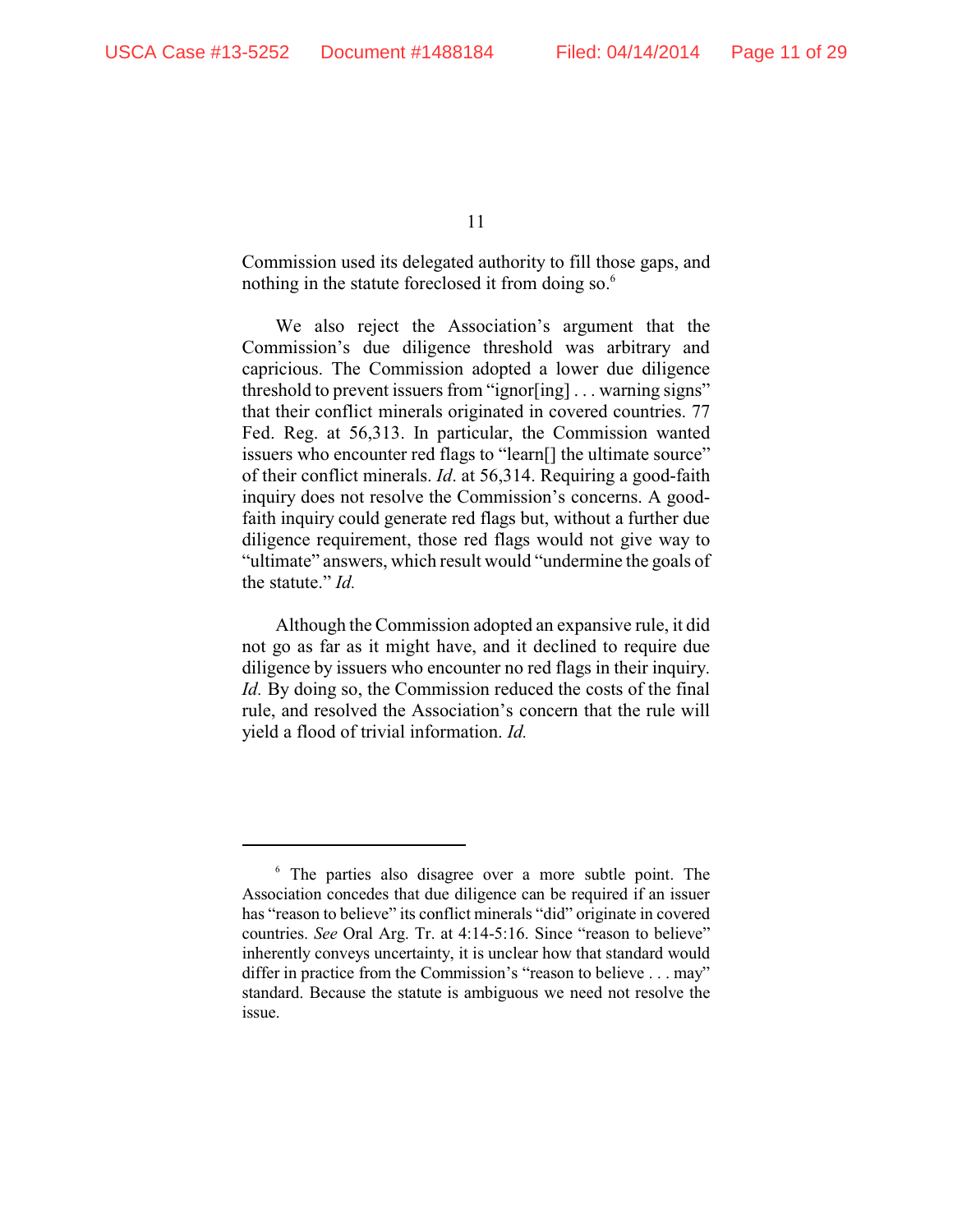## **C.**

By its terms, the statute applies to "Persons Described," or those that "manufacture[]" a product in which conflict minerals "are necessary to the functionality or production" of the product. 15 U.S.C. § 78m(p)(2). If those persons file a conflict minerals report the statute requires them to describe products they "manufacture[] or contract[] to be manufactured." *Id.*  $\S 78m(p)(1)(A)(i)$ . The Commission reconciled these provisions in an expansive fashion, applying the final rule not only to issuers that manufacture their own products, but also to those that only contract to manufacture. 77 Fed. Reg. at 56,290-91. The Association claims that decision violates the statute. By using the phrase "contracted to be manufactured" in one provision, but only "manufactured" in another, Congress allegedly intended to limit the scope of the latter.

The persons-described provision, though it refers expressly to manufacturers, is silent on the obligations of issuers that only contract for their goods to be manufactured. Standing alone, that silence allows the Commission to use its delegated authority in determining the rule's scope, just as with the due diligence provision. The Association's argument is no more persuasive here because Congress explicitly used the phrase "contracted to be manufactured" in a nearby provision.

The Association invokes the canon *expressio unius est exclusio alterius*. But that canon is "an especially feeble helper in an administrative setting, where Congress is presumed to have left to reasonable agency discretion questions that it has not directly resolved." *Cheney R. Co., Inc. v. ICC*, 902 F.2d 66, 69 (D.C. Cir. 1990); *see Tex. Rural Legal Aid*, 940 F.2d at 694. The more reasonable interpretation of the statute as a whole is that Congress simply "deci[ded] not to mandate any solution" and left the rule's application to contractors "to agency discretion." *Cheney R. Co.*, 902 F.2d at 69 (emphasis omitted).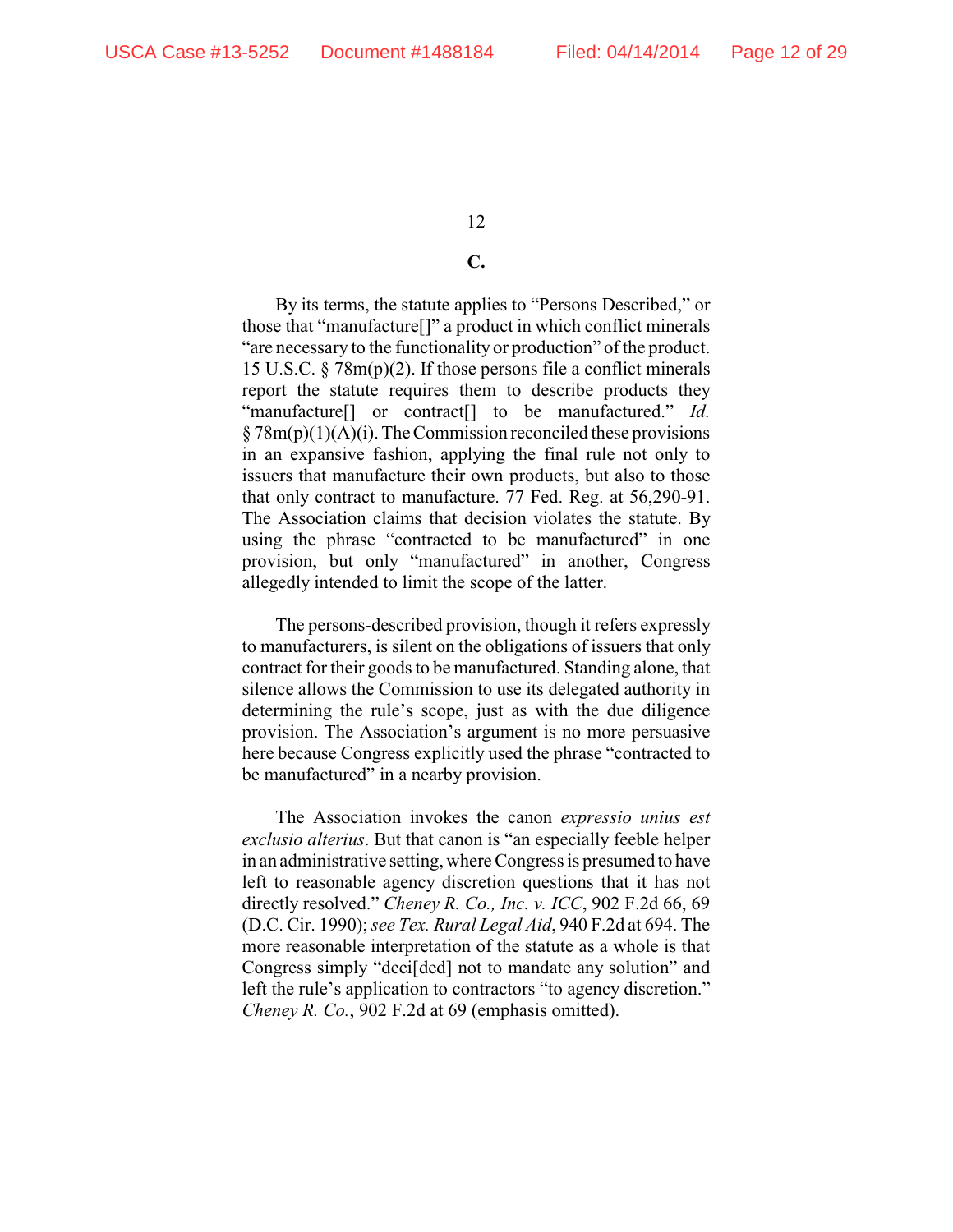Potential "internal[] inconsisten[cy]" between the due diligence and persons-described provisions also persuades us that the statute is ambiguous. *See* 77 Fed. Reg. at 56,291. An issuer subject to the rule must describe due diligence measures it undertakes on the source and chain of custody of "such minerals." 15 U.S.C.  $\S$  78m(p)(1)(A)(i). "[S]uch minerals" refers, in the preceding paragraph, to "minerals that are necessary as described in paragraph (2)(B)." *Id.* § 78m(p)(1)(A). Paragraph  $(2)(B)$  in turn refers to minerals "necessary to . . . a product *manufactured*" by a person described. *Id.* § 78m(p)(2) (emphasis added). Thus, under the Association's reading, an issuer would not have to describe its due diligence efforts (or even, presumably, to conduct due diligence) for products it does not manufacture. And yet, the statute requires that same issuer to describe its contracted-for products as not conflict free under  $\S 78m(p)(1)(A)(ii)$  if they do not meet the statute's definition. We do not understand how an issuer could describe its contracted-for products without first conducting due diligence on those products, or why the statute would require certain products to be described in a report without a corresponding explanation of the related due diligence efforts. The Commission's interpretation is therefore reasonable because it reconciles otherwise confusing and conflicting provisions "into an harmonious whole." *FDA v. Brown & Williamson Tobacco Corp.*, 529 U.S. 120, 133 (2000) (internal quotation omitted).

The Commission did not erroneously assume that its interpretation was compelled by Congress. As the district court explained, referring once to Congress's intent as "clear" does not establish that the Commission believed it lacked discretion. *Nat'l Ass'n of Mfrs.*, 956 F. Supp. 2d at 72 (quoting *Ass'n of Private Sector Colls. & Univs. v. Duncan*, 681 F.3d 427, 445 (D.C. Cir. 2012)). The balance of the Commission's explanation, as with the *de minimis* exception, falls well short of the language on which we have relied to set aside agency action. *See supra* at 8-9. Rather than merely parsing the statutory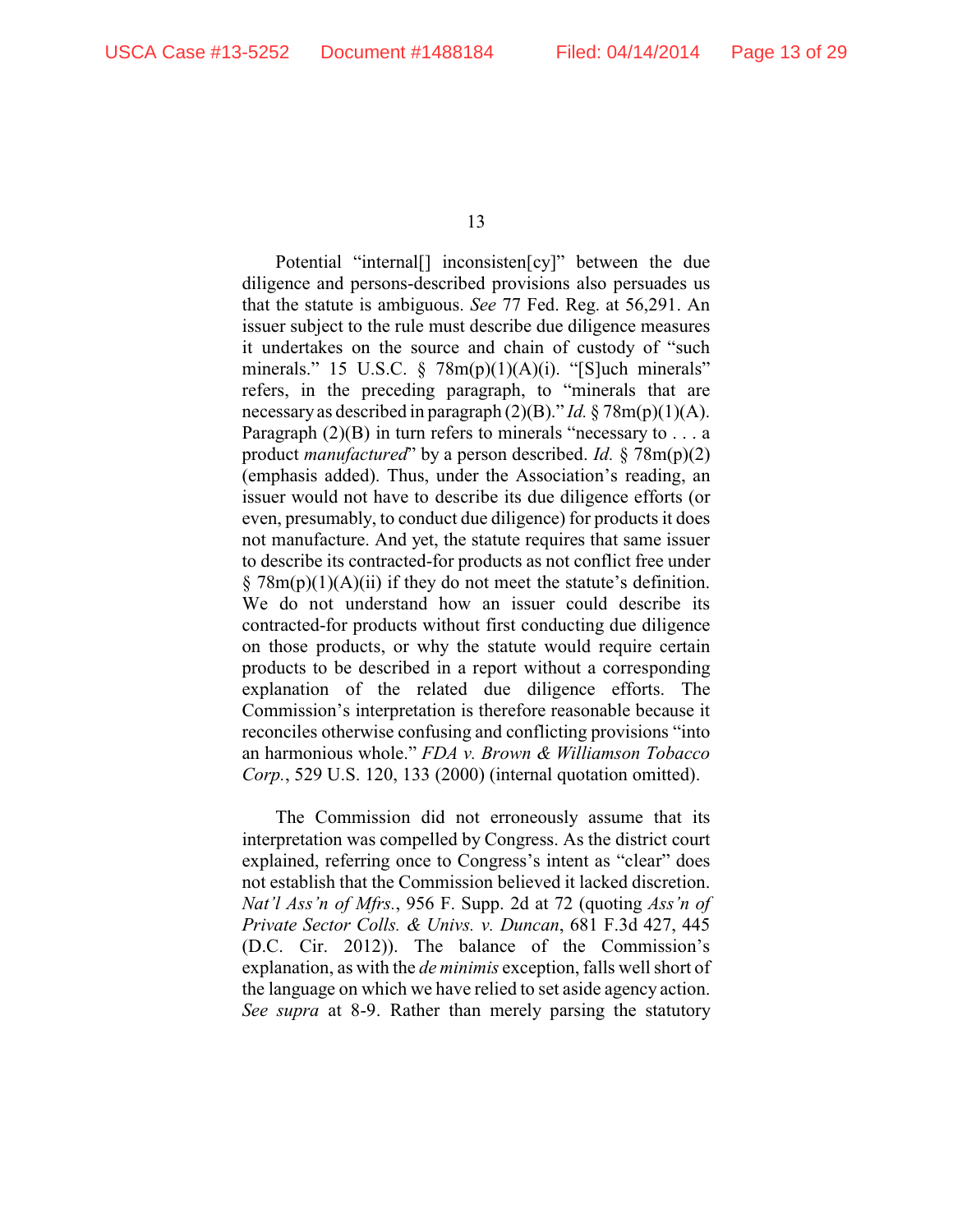language, the Commission provided policy justifications and structural inferences supporting its decision. 77 Fed. Reg. at 56,291.

Nor did the Commission act arbitrarily or capriciously. The final rule applies to contractors so that issuers cannot "avoid [its] requirements by contracting out of the manufacture" of their products. *Id.* at 56,291. The Association thinks the final rule reaches too far and overstates the risk of circumvention. But that is a question of judgment for the Commission, which we will not second-guess. The Commission's explanation was "rational," and that is enough. *State Farm*, 463 U.S. at 43.

#### **D.**

The final rule's temporary phase-in period allows issuers to describe certain products as "DRC conflict undeterminable" and to avoid conducting an audit. 77 Fed. Reg. at 56,320-21. The Association claims the length of the phase-in—two years for large issuers and four years for small issuers—is inconsistent, arbitrary, and capricious because small issuers are part of largeissuer supply chains. All issuers, the Association says, will therefore face the same information problems. Not so. Large issuers, the Commission explained, can exert greater leverage to obtain information about their conflict minerals, *id.* at 56,322- 23, and they may be able to exercise that leverage indirectly on behalf of small issuers in their supply chains. *Id.* at 56,323 n.570. Like the district court, we can "see the trickledown logic underlying the Commission's approach," even if it does not hold in all cases. *Nat'l Ass'n of Mfrs.*, 956 F. Supp. 2d at 73 n.24.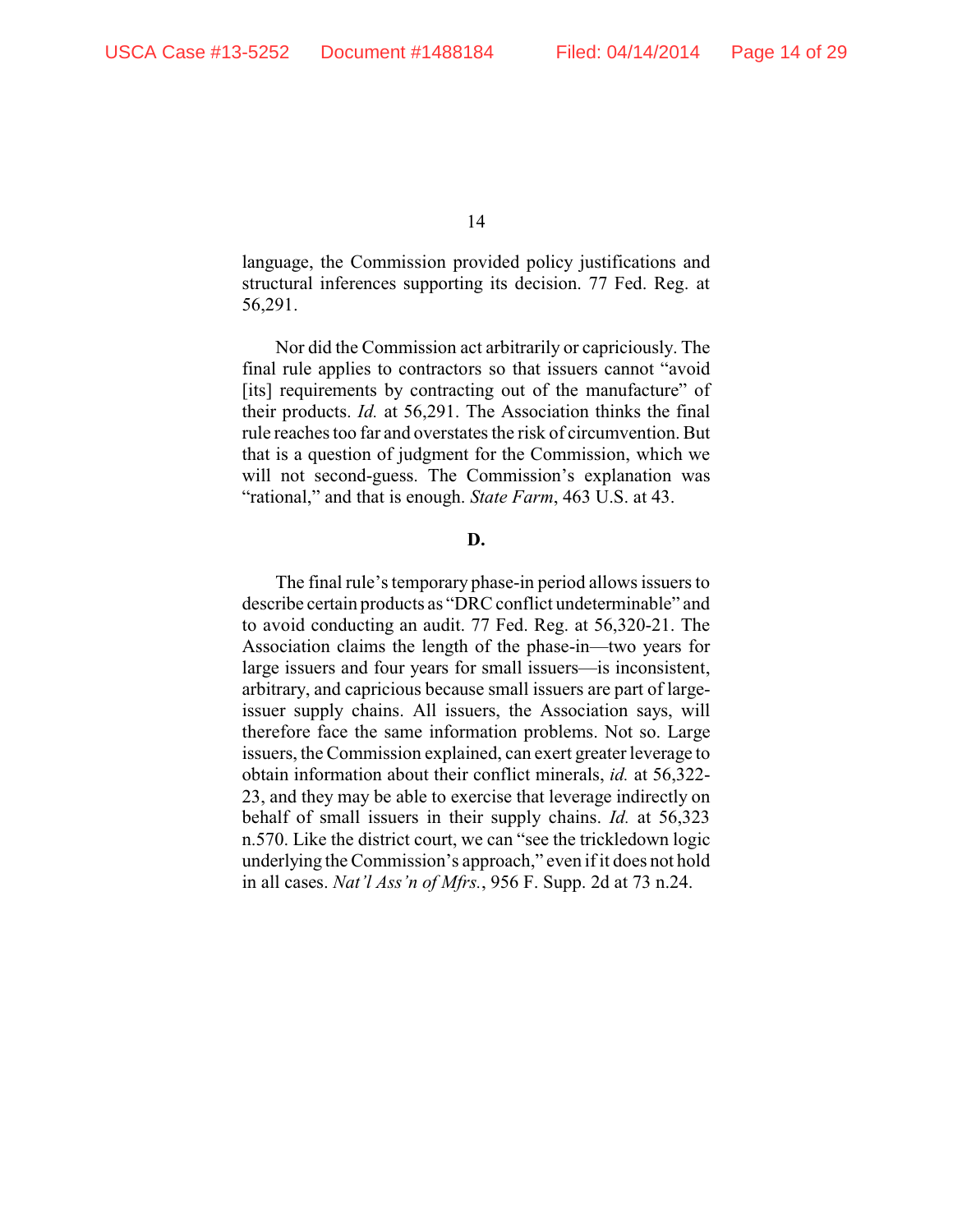# **III.**

Two provisions require the Commission to analyze the effects of its rules. Under 15 U.S.C.  $\frac{8}{9}$  78w(a)(2), the Commission "shall not adopt any rule [under  $\S 78m(p)$ ]... which would impose a burden on competition not necessary or appropriate" to advance the purposes of securities laws. Also, when the Commission "is engaged in rulemaking," it must "consider, in addition to the protection of investors, whether the action will promote efficiency, competition, and capital formation." 15 U.S.C. § 78c(f). The Association, citing several of our recent opinions, alleges that the Commission violated those sections because it did not adequately analyze the costs and benefits of the final rule. *See Bus. Roundtable v. SEC*, 647 F.3d 1144 (D.C. Cir. 2011); *Am. Equity Inv. Life Ins. Co. v. SEC*, 613 F.3d 166 (D.C. Cir. 2010); *Chamber of Commerce v. SEC*, 412 F.3d 133 (D.C. Cir. 2005).<sup>7</sup>

 We do not see any problems with the Commission's costside analysis. The Commission exhaustively analyzed the final rule's costs. *See* 77 Fed. Reg. at 56,333-54. It considered its own data as well as cost estimates submitted during the comment period, *id.* at 56,350-54, and arrived at a large bottom-line figure that the Association does not challenge. *Id.* at 56,334. The Commission specifically considered the issues listed in § 78c(f) and concluded that the rule would impose competitive costs, but have relatively minor or offsetting effects on efficiency and capital formation. 77 Fed. Reg. at 56,350-51. The Association does not dispute those conclusions.

Dodd-Frank independently requires the Comptroller General of <sup>7</sup> the United States to submit annual reports to Congress "assess[ing ] the effectiveness of . . . 15 U.S.C. 78m(p) in promoting peace and security in the" covered countries. 15 U.S.C. § 78m note ('Conflict Minerals').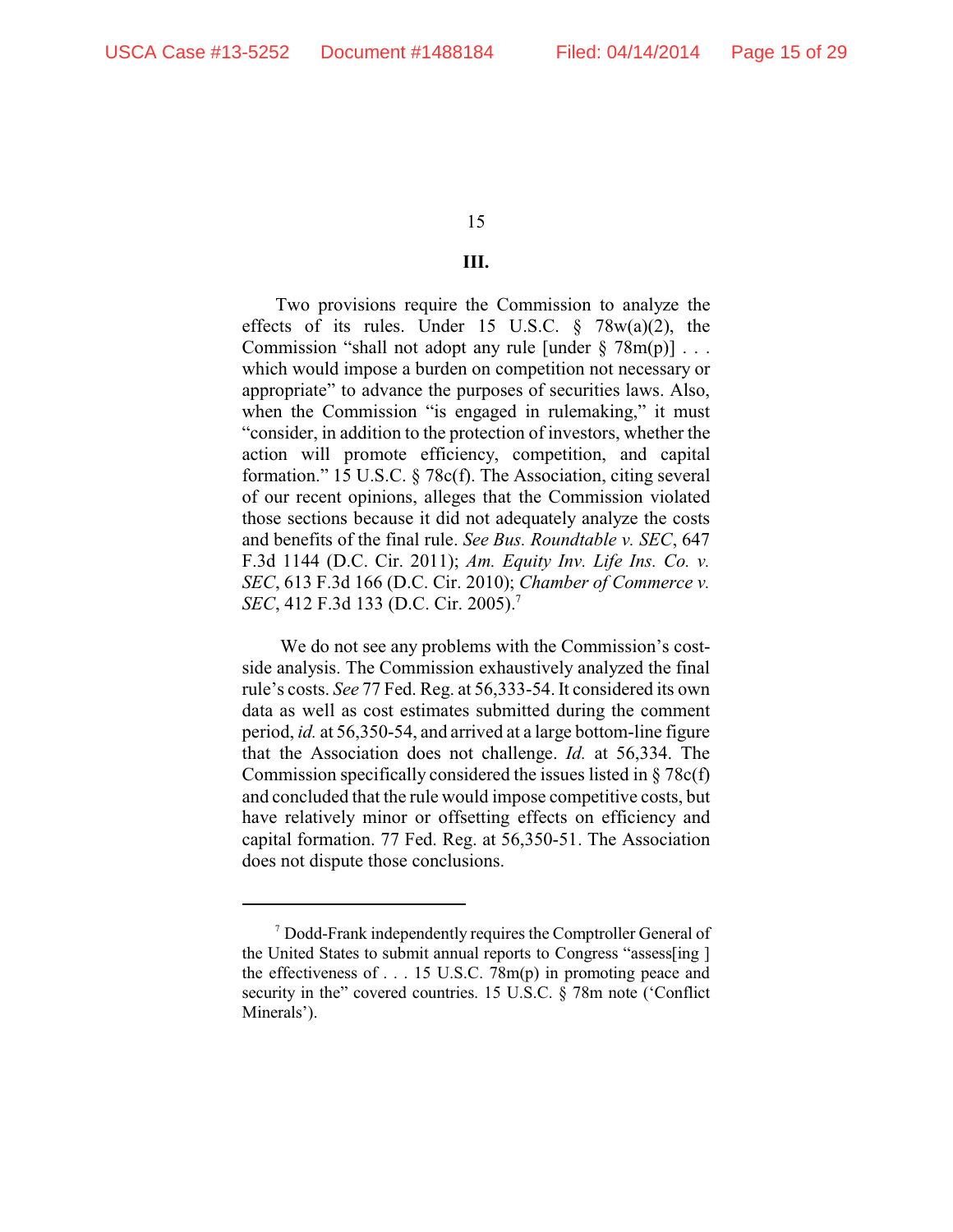Instead, the Association argues on the benefit side that the Commission failed to determine whether the final rule would actually achieve its intended purpose. But we find it difficult to see what the Commission could have done better. The Commission determined that Congress intended the rule to achieve "compelling social benefits," *id.* at 56,350, but it was "unable to readily quantify" those benefits because it lacked data about the rule's effects. *Id.*

That determination was reasonable. An agency is not required "to measure the immeasurable," and need not conduct a "rigorous, quantitative economic analysis" unless the statute explicitly directs it to do so. *Inv. Co. Inst. v. Commodity Futures Trading Comm'n*, 720 F.3d 370, 379 (D.C. Cir. 2013) (internal quotation marks omitted); *see Chamber of Commerce*, 412 F.3d at 360. Here, the rule's benefits would occur half-a-world away in the midst of an opaque conflict about which little reliable information exists, and concern a subject about which the Commission has no particular expertise. Even if one could estimate how many lives are saved or rapes prevented as a direct result of the final rule, doing so would be pointless because the costs of the rule—measured in dollars—would create an applesto-bricks comparison.

Despite the lack of data, the Commission *had* to promulgate a disclosure rule. 15 U.S.C. § 78m(p)(1)(A). Thus, it relied on Congress's "determin[ation] that [the rule's] costs were necessary and appropriate in furthering the goals" of peace and security in the Congo. 77 Fed. Reg. at 56,350. The Association responds that the Commission only had to adopt some disclosure rule; Congress never decided the merits of the Commission's discretionary choices. True enough. But Congress did conclude, as a general matter, that transparency and disclosure would benefit the Congo. *See* 15 U.S.C. § 78m note. And the Commission invoked that general principle to justify each of its discretionary choices. *See id.* at 56,291; (contractors to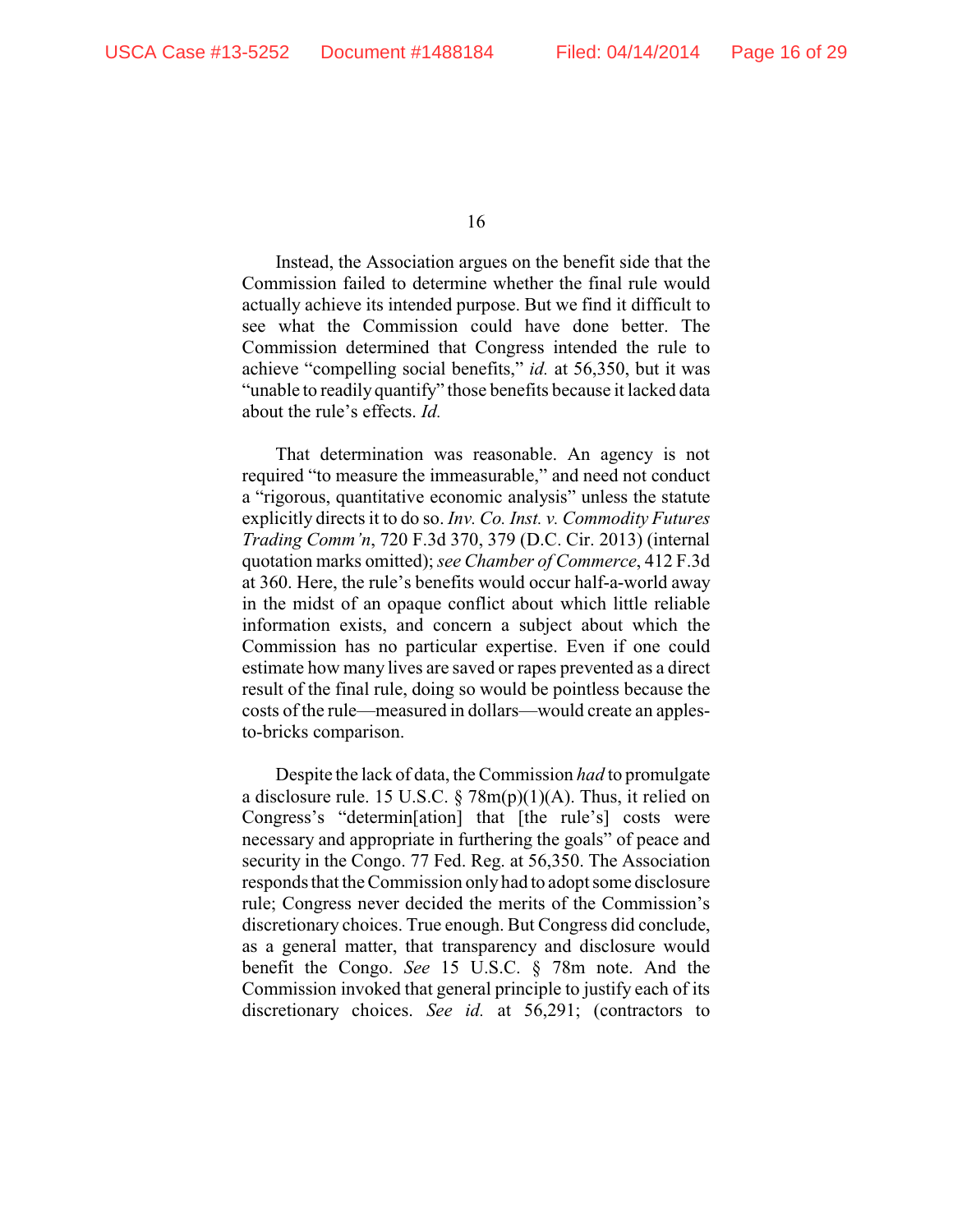manufacture); *id.* at 56,298 (no *de minimis* exception); *id.* at 56,313-14 (due diligence standard); *id.* at 56,322 (phase-in).

What the Commission did not do, despite many comments suggesting it, was question the basic premise that a disclosure regime would help promote peace and stability in the Congo. If the Commission second-guessed Congress on that issue, then it would have been in an impossible position. If the Commission had found that disclosure would fail of its essential purpose, then it could not have adopted *any* rule under the Association's view of §§ 78 $w(a)(2)$  and 78 $c(f)$ . But promulgating some rule is exactly what Dodd-Frank required the Commission to do.

## **IV.**

This brings us to the Association's First Amendment claim. The Association challenges only the requirement that an issuer describe its products as not "DRC conflict free" in the report it files with the Commission and must post on its website. $8\,15$ U.S.C. §  $78m(p)(1)(A)(ii)$  & (E). That requirement, according to the Association, unconstitutionally compels speech. The district court, applying *Central Hudson Gas & Electric Corp. v.*

<sup>&</sup>lt;sup>8</sup> The district court stated that the Association had limited its First Amendment claim to product descriptions on an issuer's "website[]." *Nat'l Ass'n of Mfrs.*, 956 F. Supp. 2d at 73. In this court both the Commission and the intervenor Amnesty International understood the Association's claim to encompass also the not "DRC conflict free" statement required in a company's report to the Commission. *See, e.g.*, Appellee Br. 58, 61; Intervenor Br. 31. When asked about the scope of the claim during oral argument, counsel for the Association clarified that the First Amendment claim also extends to labeling of products as not conflict free in reports to the Commission. Oral Arg. Tr. at 15:25-16:11. The Association does not have any First Amendment objection to any other aspect of the conflict minerals report or required disclosures. *Id.* at 16:11-16:25.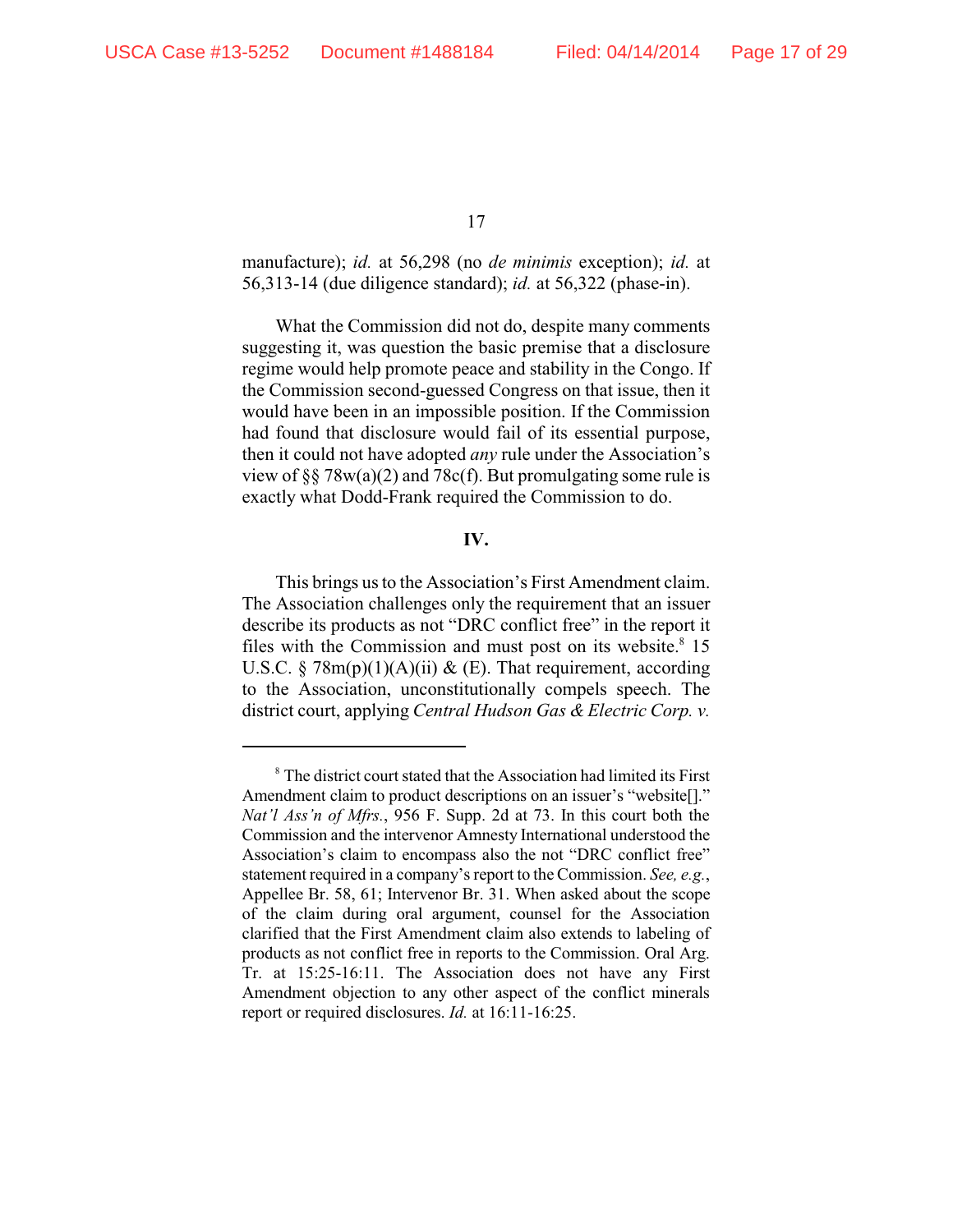*Public Service Commission*, 447 U.S. 557, 564-66 (1980), rejected the First Amendment claim. *Nat'l Ass'n of Mfrs.*, 956 F. Supp. 2d at 73, 75-82. We review its decision *de novo*. *Am. Bus. Ass'n v. Rogoff*, 649 F.3d 734, 737 (D.C. Cir. 2011)*.* 9

The Commission argues that rational basis review is appropriate because the conflict free label discloses purely factual non-ideological information. We disagree. Rational basis review is the exception, not the rule, in First Amendment cases. *See Turner Broad. Sys., Inc. v. FCC*, 512 U.S. 622, 641-42 (1994). The Supreme Court has stated that rational basis review applies to certain disclosures of "purely factual and uncontroversial information." *Zauderer v. Office of Disciplinary Counsel*, 471 U.S. 626, 651 (1985). But as intervenor Amnesty International forthrightly recognizes,  $\frac{10}{10}$  we have held that

<sup>10</sup> See Intervenor Br. 32 n.5 ("Amnesty International recognizes" that this panel is bound by *R.J. Reynolds Tobacco Co. v. FDA*, 696 F.3d 1205 (D.C. Cir. 2012), which circumscribed *Zauderer*'s rationalbasis standard."). For its part, the Commission makes no attempt to distinguish *R.J. Reynolds*; in fact, it does not even acknowledge the holding of *R.J. Reynolds* regarding *Zauderer*, which the Commission also fails to cite.

<sup>&</sup>lt;sup>9</sup> The concurring opinion suggests that we hold the First Amendment portion of our opinion in abeyance and stay implementation of the relevant part of the final rule. We do not see why that approach is preferable, even though it might address the risk of irreparable First Amendment harm. Issuing an opinion now provides an opportunity for the parties in this case to participate in the court's *en banc* consideration of this important First Amendment question. That is consistent with the court's previous approach in *United States v. Crowder*, 87 F.3d 1405, 1409 (D.C. Cir. 1996) (en banc), *cert. granted, judgment vacated*, 519 U.S. 1087 (1997), *on remand* 141 F.3d 1202 (D.C. Cir. 1998) (en banc), in which we consolidated two cases presenting the same legal issue so that all parties could participate in the *en banc* proceeding.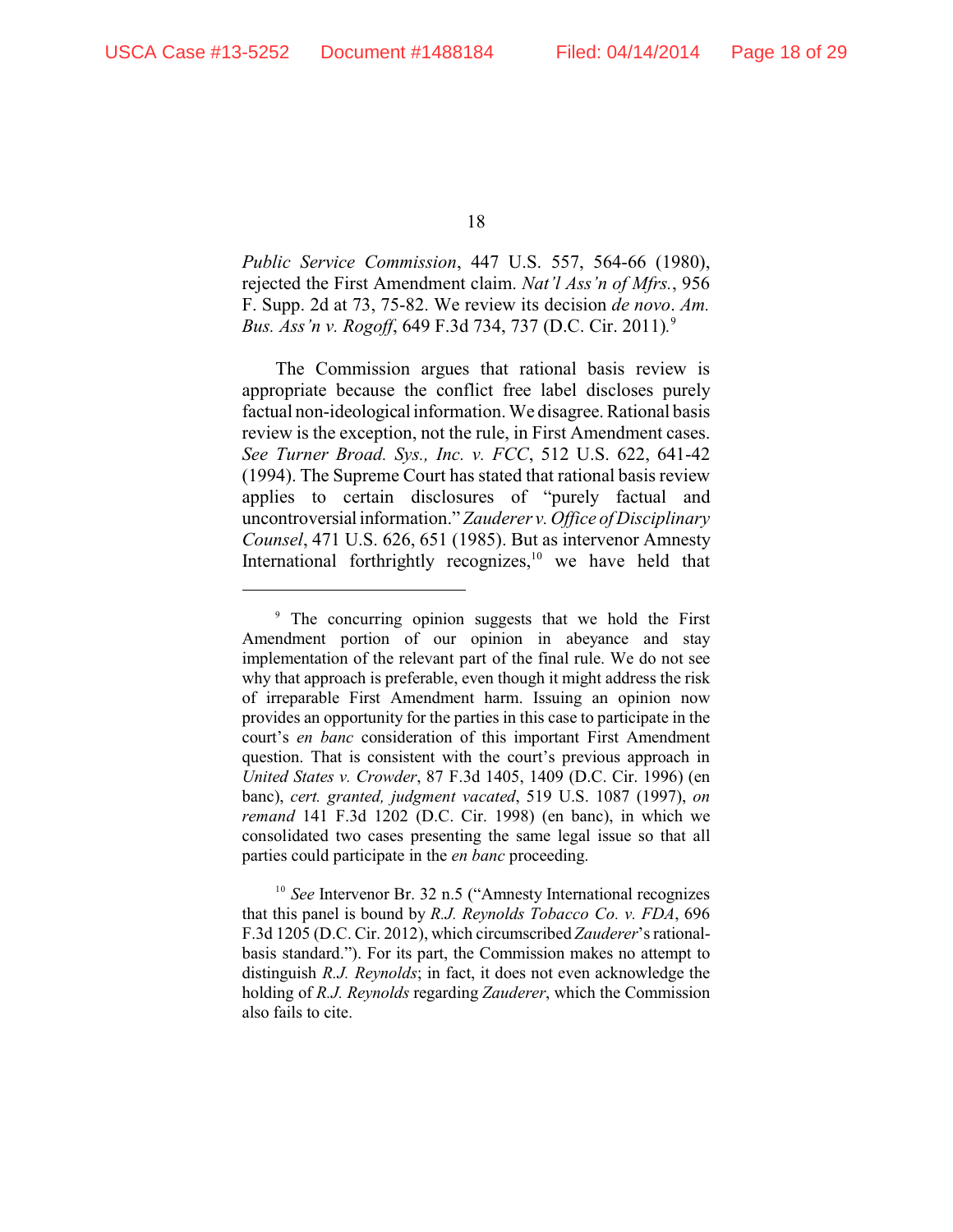*Zauderer* is "limited to cases in which disclosure requirements are 'reasonably related to the State's interest in preventing deception of consumers.'" *R.J. Reynolds Tobacco Co. v. FDA*, 696 F.3d 1205, 1213 (D.C. Cir. 2012) (quoting *Zauderer*, 471 U.S. at 651); *see Nat'l Ass'n of Mfrs. v. NLRB*, 717 F.3d 947, 959 n.18 (D.C. Cir. 2013). *But see Am. Meat Inst. v. USDA*, No. 13-5281, 2014 WL 1257959, at \*4-7 (D.C. Cir. Mar. 28, 2014), *vacated and en banc rehearing ordered*, Order, No. 13-5281 (D.C. Cir. Apr. 4, 2014) (en banc). No party has suggested that the conflict minerals rule is related to preventing consumer deception. In the district court the Commission admitted that it was not. *Nat'l Ass'n of Mfrs.*, 956 F. Supp. 2d at 77.

That a disclosure is factual, standing alone, does not immunize it from scrutiny because "[t]he right against compelled speech is not, and cannot be, restricted to ideological messages." *Nat'l Ass'n of Mfrs.*, 717 F.3d at 957. Rather, "th[e] general rule, that the speaker has the right to tailor the speech, applies . . . equally to statements of fact the speaker would rather avoid." *Hurley v. Irish-Am. Gay, Lesbian & Bisexual Grp.*, 515 U.S. 557, 573-74 (1995) (citing cases). As the Supreme Court put it in *Riley v. National Federation of the Blind of North Carolina, Inc.*, the cases dealing with ideological messages $11$ "cannot be distinguished simply because they involved compelled statements of opinion while here we deal with compelled statements of 'fact.'" 487 U.S. 781, 797 (1988).

*See, e.g.*, *Wooley v. Maynard*, 430 U.S. 705 (1977); *W. Va.* <sup>11</sup> *State Bd. of Educ. v. Barnette*, 319 U.S. 624 (1943); *see also Rumsfeld v. Forum for Academic & Institutional Rights, Inc.*, 547 U.S. 47, 61 (2006) ("Some of [the] Court's leading First Amendment precedents have established the principle that freedom of speech prohibits the government from telling people what they must say.").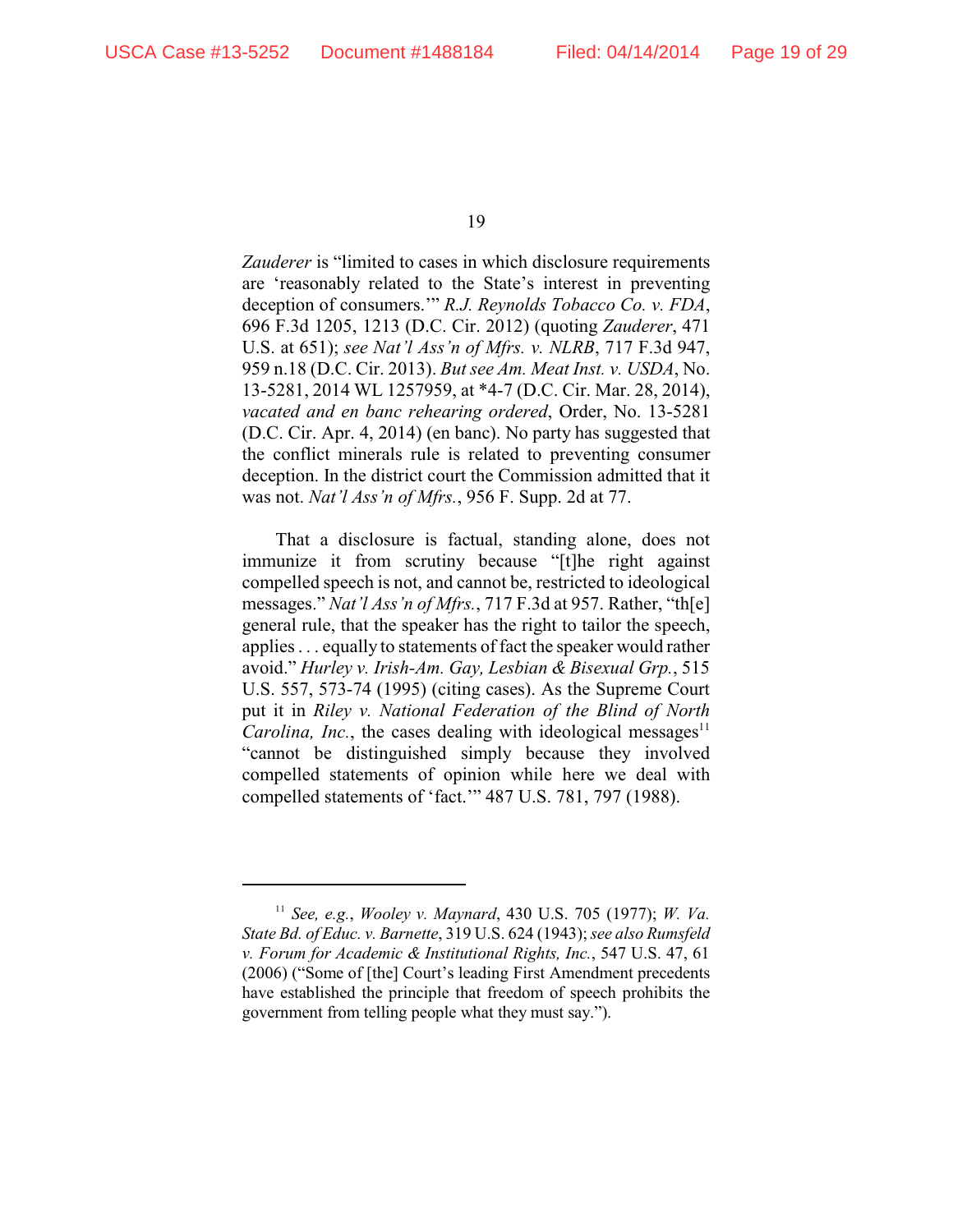At all events, it is far from clear that the description at issue—whether a product is "conflict free"—is factual and nonideological. Products and minerals do not fight conflicts. The label "conflict free" is a metaphor that conveys moral responsibility for the Congo war. It requires an issuer to tell consumers that its products are ethically tainted, even if they only indirectly finance armed groups. An issuer, including an issuer who condemns the atrocities of the Congo war in the strongest terms, may disagree with that assessment of its moral responsibility. And it may convey that "message" through "silence." *See Hurley*, 515 U.S. at 573. By compelling an issuer to confess blood on its hands, the statute interferes with that exercise of the freedom of speech under the First Amendment. *See id.* 

Citing our opinion in *SEC v. Wall Street Publishing Institute, Inc.*, intervenor Amnesty International argues that rational basis review applies because the final rule exercises "the federal government's broad powers to regulate the securities industry." 851 F.2d 365, 372 (D.C. Cir. 1988).<sup>12</sup> In *Wall Street Publishing* the court held that the Commission could, without running afoul of the First Amendment, seek an injunction requiring that a magazine disclose the consideration it received in exchange for stock recommendations. *Id*. at 366. Significantly, the court chose to apply a less exacting level of scrutiny, even though the injunction did not fall within any wellestablished exceptions to strict scrutiny. *Id.* at 372-73.

It is not entirely clear what would result if *Wall Street Publishing* did apply to this case. The opinion never states that rational basis review governs securities regulations as such. At one point, the opinion even suggests that the power to regulate

 $12$  The Commission does not join this argument.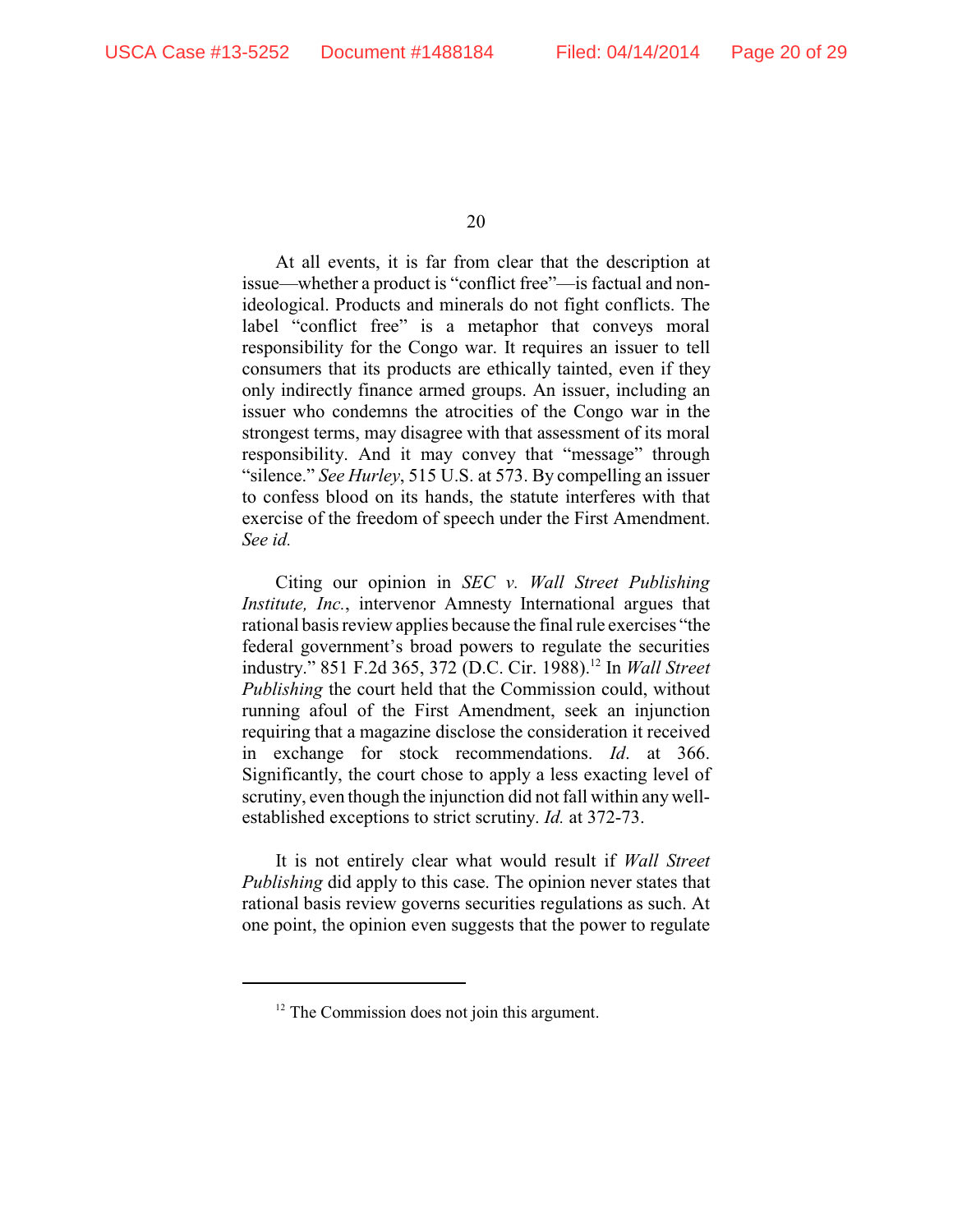securities might be roughly tantamount to the government's more general power to regulate commercial speech. *Id.* at 373.

Whatever its consequences, we do not think *Wall Street Publishing* applies here. The injunction at issue there regulated "inherently misleading" speech "employed . . . to sell securities." *Id.* at 371, 373. The opinion thus concerned the same consumer-deception rationale as did *Zauderer*. *See id.* at 374. As explained above, consumer-deception is not an issue here, and the "conflict free" label is not employed to sell securities.

To read *Wall Street Publishing* broadly would allow Congress to easily regulate otherwise protected speech using the guise of securities laws. Why, for example, could Congress not require issuers to disclose the labor conditions of their factories abroad or the political ideologies of their board members, as part of their annual reports? Those examples, obviously repugnant to the First Amendment, should not face relaxed review just because Congress used the "securities" label.

Having established that rational basis review does not apply, we do not decide whether to use strict scrutiny or the *Central Hudson* test for commercial speech. That is because the final rule does not survive even *Central Hudson*'s intermediate standard.

Under *Central Hudson*, the government must show (1) a substantial government interest that is; (2) directly and materially advanced by the restriction; and (3) that the restriction is narrowly tailored. 447 U.S. at 564-66; *see R.J. Reynolds*, 696 F.3d at 445. The narrow tailoring requirement invalidates regulations for which "narrower restrictions on expression would serve [the government's] interest as well." *Cent. Hudson*, 447 U.S. at 565. Although the government need not choose the "least restrictive means" of achieving its goals, there must be a "reasonable" "fit" between means and ends. *Bd.*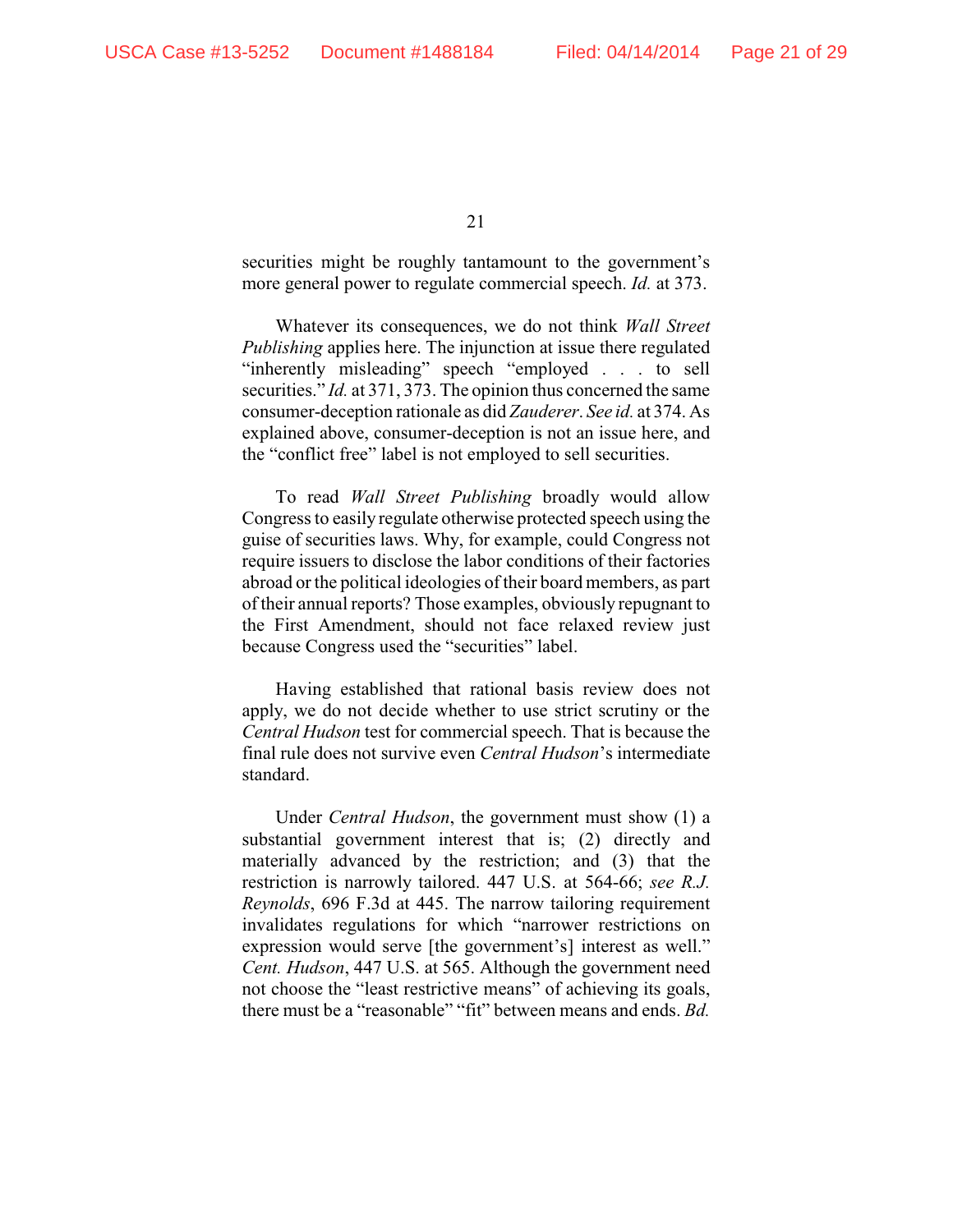*of Trs. v. Fox*, 492 U.S. 469, 480 (1989). The government cannot satisfy that standard if it presents no evidence that less restrictive means would fail. *Sable Commc'ns v. FCC*, 492 U.S. 115, 128-32 (1989).

The Commission has provided no such evidence here. The Association suggests that rather than the "conflict free" description the statute and rule require, issuers could use their own language to describe their products, or the government could compile its own list of products that it believes are affiliated with the Congo war, based on information the issuers submit to the Commission. The Commission and Amnesty International simply assert that those proposals would be less effective. But if issuers can determine the conflict status of their products from due diligence, then surely the Commission can use the same information to make the same determination. And a centralized list compiled by the Commission in one place may even be more convenient or trustworthy to investors and consumers. The Commission has failed to explain why (much less provide evidence that) the Association's intuitive alternatives to regulating speech would be any less effective.

The Commission maintains that the fit here is reasonable because the rule's impact is minimal. Specifically, the Commission argues that issuers can explain the meaning of "conflict free" in their own terms. But the right to explain compelled speech is present in almost every such case and is inadequate to cure a First Amendment violation. *See Nat'l Ass'n of Mfrs.*, 717 F.3d at 958. Even if the option to explain minimizes the First Amendment harm, it does not eliminate it completely. Without any evidence that alternatives would be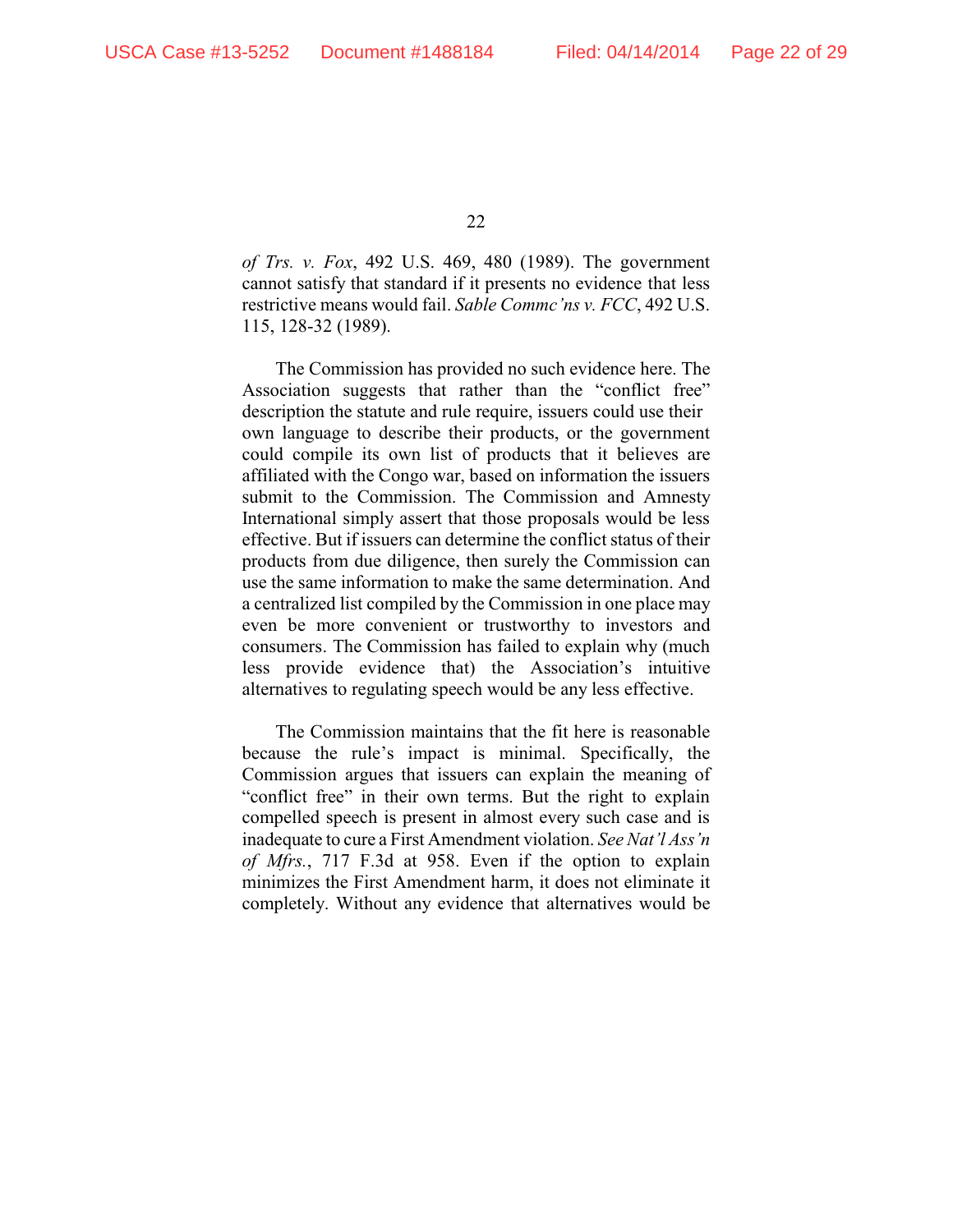less effective, we still cannot say that the restriction here is narrowly tailored.<sup>13</sup>

We therefore hold that 15 U.S.C.  $\S 78m(p)(1)(A)(ii) \& (E)$ , and the Commission's final rule, 56 Fed. Reg. at 56,362-65, violate the First Amendment to the extent the statute and rule require regulated entities to report to the Commission and to state on their website that any of their products have "not been found to be 'DRC conflict free."<sup>14</sup>

The judgment of the district court is therefore affirmed in part and reversed in part and the case is remanded for further proceedings consistent with this opinion.

*So ordered.*

 $13$  Because the statute and final rule fail the third part of the *Central Hudson* test, we need not decide whether they satisfy the second part: that the speech restrictions directly and materially advance the government's asserted interest.

 $14$ <sup>14</sup> The requirement that an issuer use the particular descriptor "not been found to be 'DRC conflict free'" may arise as a result of the Commission's discretionary choices, and not as a result of the statute itself. We only hold that the statute violates the First Amendment to the extent that it imposes that description requirement. If the description is purely a result of the Commission's rule, then our First Amendment holding leaves the statute itself unaffected.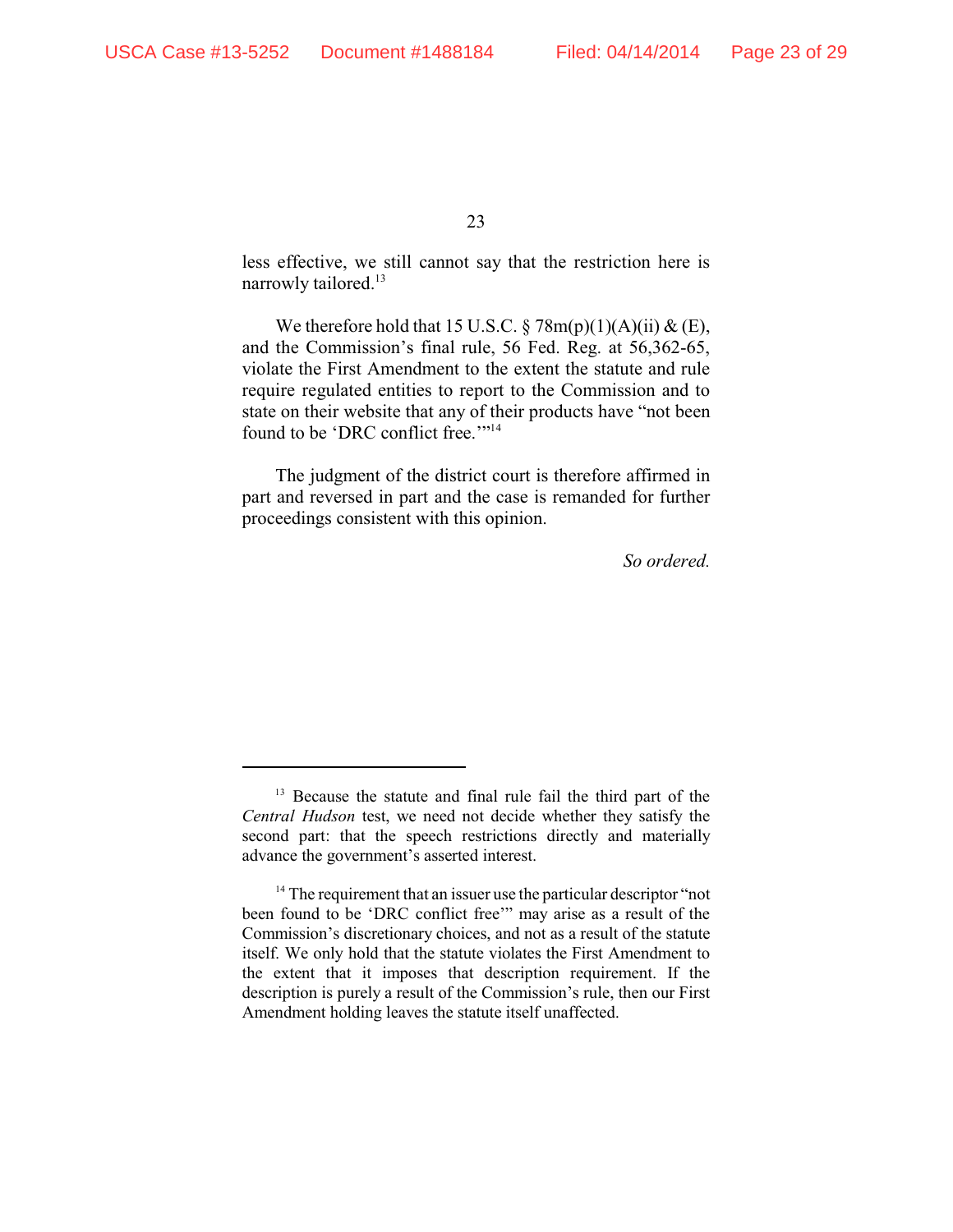SRINIVASAN, *Circuit Judge*, *concurring in part*: I concur fully in Parts I, II, and III of the court's opinion, which sustain the SEC's Conflict Minerals Rule against challenges brought by the National Association of Manufacturers under the Administrative Procedure Act and the Securities Exchange Act. Respectfully, I do not join Part IV of the court's opinion, which addresses the Association's First Amendment claim. A question of central significance to the resolution of that claim is pending before the en banc court in another case. I would opt to hold in abeyance our consideration of the First Amendment issue in this case pending the en banc court's decision in the other, rather than issue an opinion that might effectively be undercut by the en banc court in relatively short order.

The intersection between the two cases arises from the way in which the court resolves the Association's First Amendment claim. An essential step in the majority's First Amendment analysis is that the relaxed standard for reviewing compelled commercial-speech disclosures set forth in *Zauderer v. Office of Disciplinary Counsel*, 471 U.S. 626, 651 (1985), applies only if the disclosure requirement serves a governmental interest in preventing consumer deception. *Ante*, at 18-19. That precise question is currently pending before our en banc court in *American Meat Institute v. United States Department of Agriculture*, No. 13-5281. In that case, a panel of this court (of which I was a member) issued an opinion upholding labeling requirements for meat products under *Zauderer*'s standard, which requires that disclosure mandates be "reasonably related" to the government's interests. F.3d (slip op. at 11) (quoting *Zauderer*, 471 U.S. at 651). The panel relied on the government's interest in arming consumers with additional information when purchasing food, rejecting the suggestion that *Zauderer* review applies only to disclosure mandates aimed to cure consumer deception. *Id.* at (slip op. at 10).

The full court, acting on the panel's suggestion, *id.* at (slip op. at 14 n.1), has now voted to rehear the case en banc,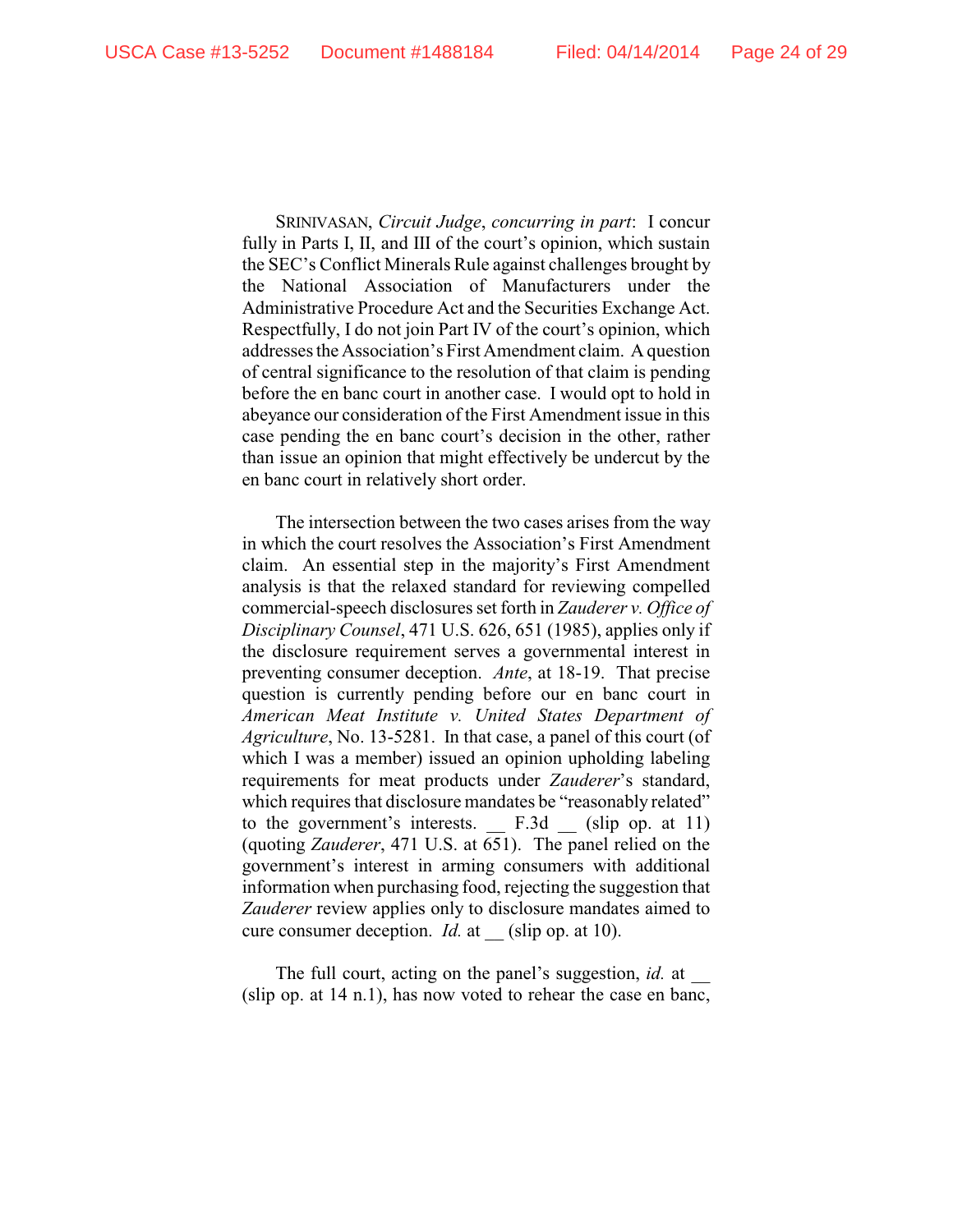with oral argument set to take place on May 19, 2014. *See* Order, No. 13-5281 (D.C. Cir. Apr. 4, 2014) (en banc) (per curiam). The en banc court will receive supplemental briefing on the question whether review of "mandatory disclosure" obligations can "properly proceed under *Zauderer*" even if they serve interests "other than preventing deception." *Id*. My good colleagues in the majority here assume the answer to that question is no, and their decision on the First Amendment claim rests on that assumption. *Ante*, at 18-19. But if the en banc court in *American Meat* decides otherwise, the First Amendment claim in this case presumably would need to be reconsidered afresh.

To avert that possibility, a panel in such circumstances can elect to withhold its decision until the en banc court decides the potentially dispositive question. *See, e.g.*, *United States v. Johnson*, No. 91-3221, 1993 U.S. App. LEXIS 36925, at \*1-2 (D.C. Cir. Dec. 14, 1993) (per curiam) (non-precedential); *United States v. Gerald*, 5 F.3d 563, 565 (D.C. Cir. 1993); *United States v. Dockery*, 965 F.2d 1112, 1113-14 & n.1 (D.C. Cir. 1992); *Pub. Citizen v. Nat'l Highway Traffic Safety Admin.*, 848 F.2d 256, 259 (D.C. Cir. 1988); *see also Judicial Watch, Inc. v. Dep't of Energy*, No. 04-5204, 2004 U.S. App. LEXIS 22661, at \*2 (D.C. Cir. Oct. 8, 2004) (per curiam) (on court's own motion, ordering parties to show cause why appeal should not be held in abeyance pending en banc court's resolution of related question). The court likewise frequently withholds a decision in analogous situations in which a case potentially implicates a question pending before the Supreme Court. *See, e.g.*, *Wagner v. FEC*, No. 13-5162 (D.C. Cir. Sept. 11, 2013) (en banc) (per curiam); *United States v. Epps*, 707 F.3d 337, 341 (D.C. Cir. 2013); *Trump Plaza Assocs. v. NLRB*, 679 F.3d 822, 826 (D.C. Cir. 2012); *Belbacha v. Bush*, 520 F.3d 452, 456-57 (D.C. Cir. 2008). Ordinarily, when resolution of a case before a panel could turn on a question under consideration by the en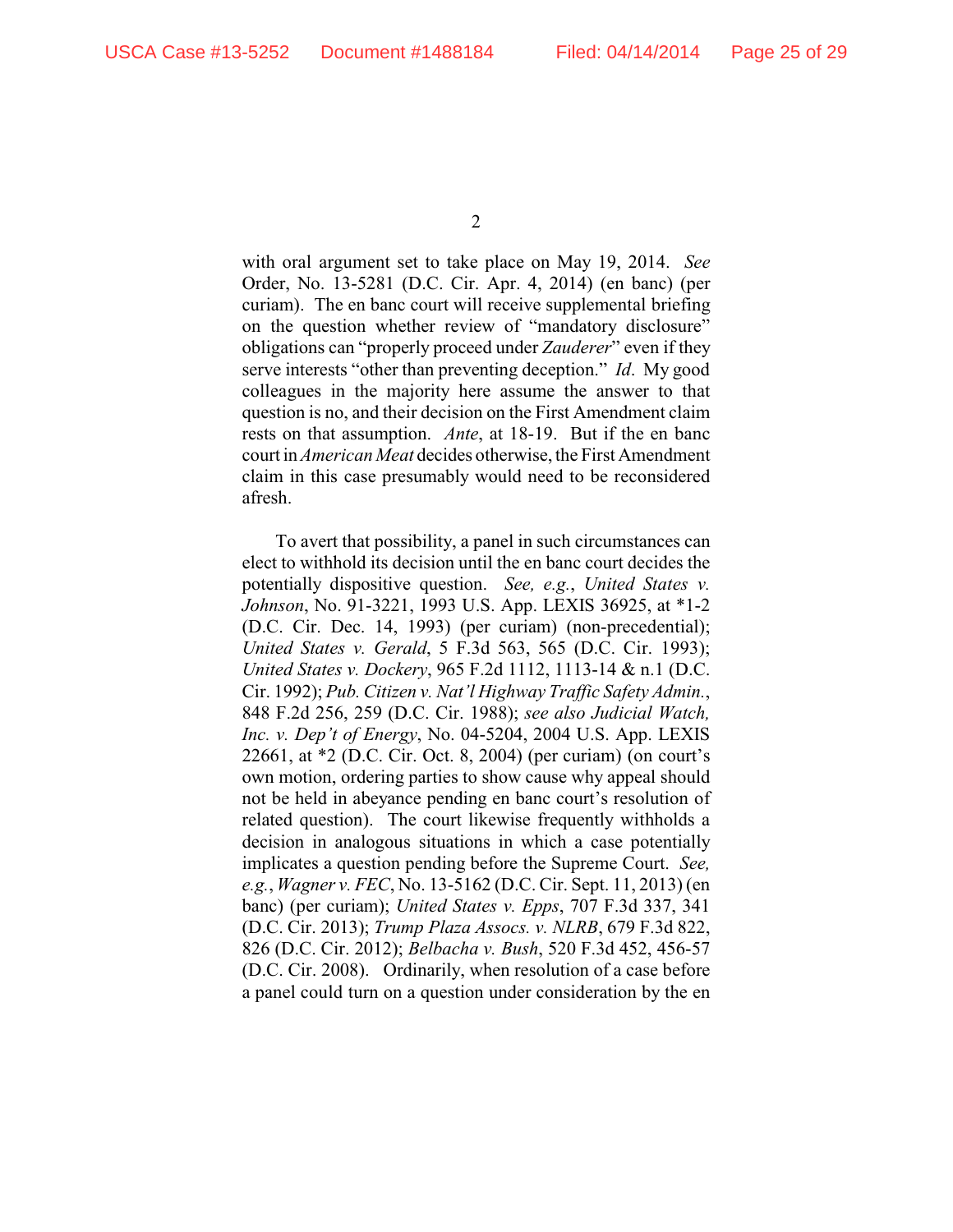banc court in a separate case, the latter case would have been pending for some time. The circumstances here are unusual in that regard because this case was docketed shortly before, and presented to the court essentially contemporaneously with, *American Meat*. But because en banc review has now been granted in *American Meat*, my own respectful preference would be to withhold a decision on the First Amendment claim here pending the en banc decision in that case.

To be sure, there is no certainty that the en banc decision in *American Meat* will alter the panel's resolution here. As could always be the case when a panel addresses an issue pending before the en banc court in a different case, the full court might agree with the panel's inclination—here, by concluding that *Zauderer*'s "reasonably related" standard applies only to disclosure requirements aimed to prevent consumer deception. Moreover, even if the en banc court were to decide that *Zauderer* extends more broadly, the majority suggests that the conflict minerals disclosure requirement might fail to satisfy another precondition to *Zauderer* scrutiny, i.e., that the disclosure be factual and non-controversial. *See ante*, at 20. As it stands, though, the majority's decision on the First Amendment challenge hinges on the premise that *Zauderer* applies only to the prevention of deception—the issue now under consideration by the en banc court.

I fully join the court's resolution of the Association's remaining challenges to the SEC's rule, however. The parties understandably desire a final decision from this court before the May 31, 2014, deadline for the first conflict minerals disclosure report. *See* 77 Fed. Reg. 56,274, 56,305 (Sept. 12, 2012). Parts I, II, and III of the court's opinion address non-First Amendment challenges bearing no connection to the en banc proceedings in *American Meat*. Those parts of the court's opinion—which resolve the claims to which the Association devotes its principal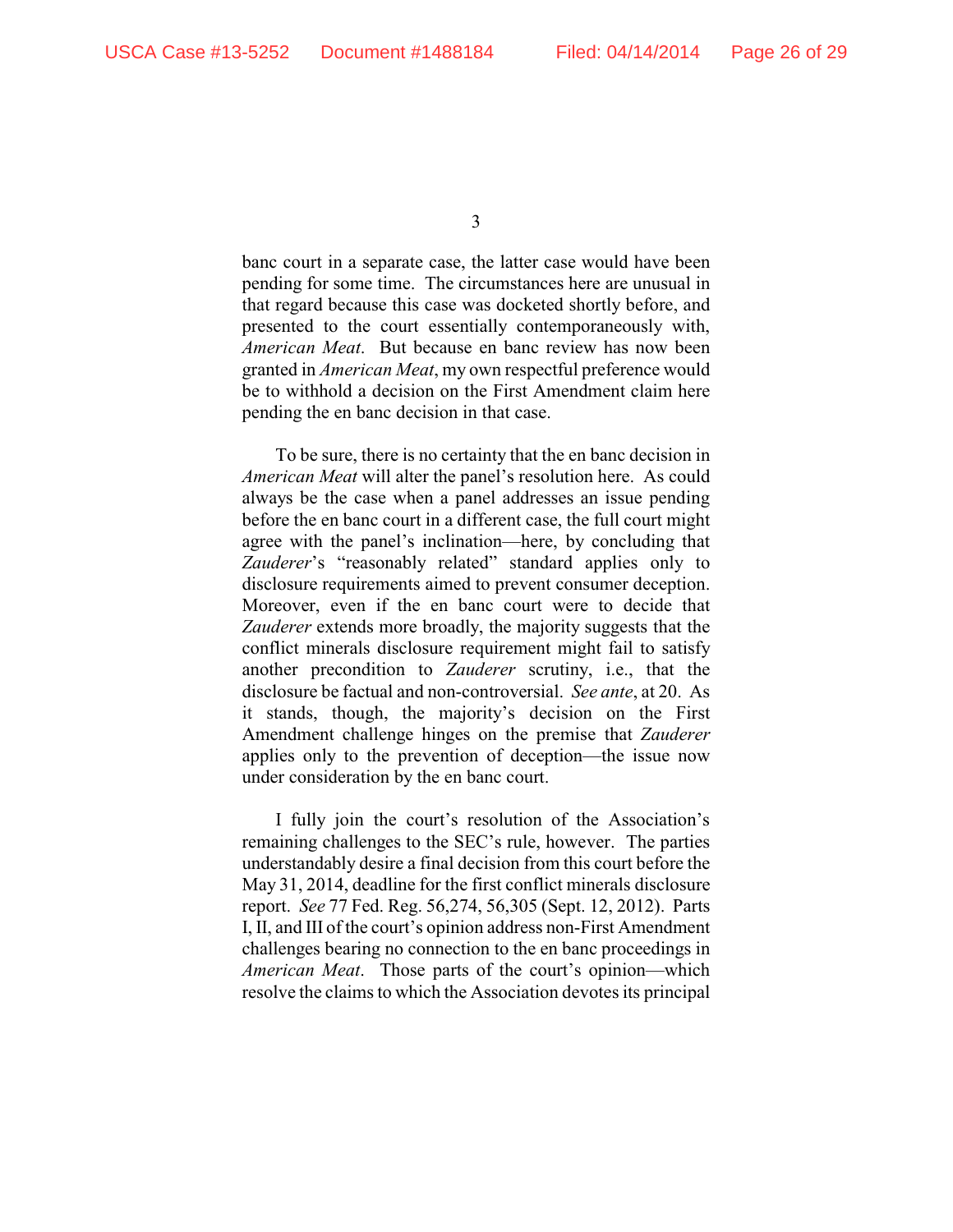attention—should issue forthwith. *See, e.g.*, *Coke Oven Envtl. Task Force v. EPA*, No. 06-1131, 2006 U.S. App. LEXIS 23499, at \*4 (D.C. Cir. Sept. 13, 2006) (per curiam) (severing one aspect of case and holding it in abeyance pending Supreme Court's decision in *Massachusetts v. EPA*, 549 U.S. 497 (2007)); *United States v. Coles*, No. 03-3113, 2004 U.S. App. LEXIS 25904, at \*3-4 (D.C. Cir. Dec. 13, 2004) (per curiam) (affirming judgment in part and holding remaining portion of case in abeyance pending Supreme Court's decision in *United States v. Booker*, 543 U.S. 220 (2005)); *Wrenn v. Shalala*, No. 94-5198, 1995 U.S. App. LEXIS 8731, at \*1-3 (D.C. Cir. Mar. 8, 1995) (per curiam) (non-precedential) (affirming dismissal of certain claims, reversing dismissal of other claims, and holding separate claim in abeyance pendingSupreme Court decision in *Kimberlin v. Quinlan*, 515 U.S. 321 (1995)).

That approach would afford a resolution as to the lion's share of the challenges to the SEC's rule in advance of the date by which the parties seek a decision. It would still leave unresolved, though, the more narrowly focused challenge under the First Amendment to the particular requirement that manufacturers categorize certain products as "not found to be 'DRC conflict-free'" in a conflict minerals report. 17 C.F.R. §  $249b.400$ , Form SD, Item  $1.01(c)(2)$ . The court, however, could stay enforcement of that aspect of the SEC's rule pending disposition of the Association's First Amendment claim.

In these unique circumstances, there would be strong arguments supporting issuance of a stay under the governing standards. *See generally Wash. Metro. Area Transit Comm'n v. Holiday Tours, Inc.*, 559 F.2d 841, 842-43 & n.1 (D.C. Cir. 1977). With regard to the likelihood of success on the merits: the majority concludes that the disclosure requirement fails to satisfy the test of *Central Hudson Gas & Electric Corp. v. Public Service Commission*, 447 U.S. 557 (1980); and there are,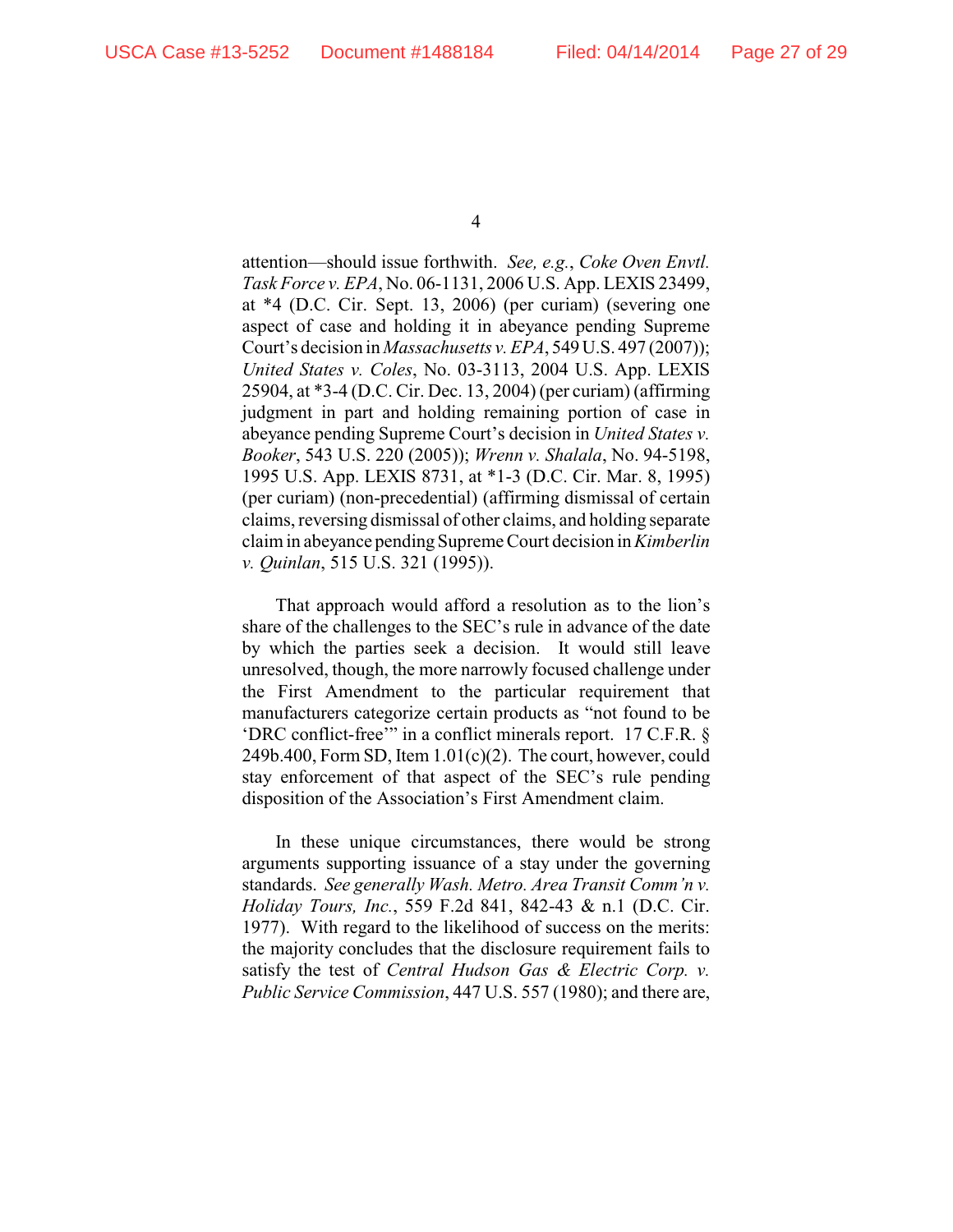at the least, substantial questions concerning *Zauderer*'s applicability given the grant of en banc review in *American Meat* and the majority's suggestion, *ante* at 20, that the disclosure requirement may fail to qualify for *Zauderer* review regardless. With regard to irreparable harm and the balance of equities: "loss of First Amendment freedoms, for even minimal periods of time, unquestionably constitutes irreparable injury," *Elrod v. Burns*, 427 U.S. 347, 373 (1976) (plurality); and any adverse consequences for the SEC and the public would be limited because a stay would leave the bulk of the SEC's rule (including the disclosure obligations) in place, affecting only the requirement to use a particular phrase. The court perhaps could enter a stay on its own motion, *see* Fed. R. App. P. 2; *Deering Milliken, Inc. v. FTC*, 647 F.2d 1124, 1129 (D.C. Cir. 1978) ("balance of the equities" favors a stay "so much so that we should act sua sponte"), or at least could invite submissions from the parties on the desirability of a stay or order the SEC to show cause why one should not be granted.

It bears noting that there would be no evident need to stay any part of the statute, as opposed to the SEC's rule. The Exchange Act requires covered manufacturers to list products qualifying as "not DRC conflict free" under the statutory definition. 15 U.S.C. § 78m(p)(1)(A)(ii); *see id.* §  $78m(p)(1)(D)$ . The Act, however, contains no mandate to use any magic words when categorizing those products. Congress elected to use the descriptor, "not DRC conflict free," in the Act, *id.* § 78m(p)(1)(A)(ii), but Congress imposed no requirement for manufacturers to use that (or any) particular phrase when describing their products. The latter obligation comes from the SEC's rule, not the statute. The rule, moreover, compels use of the phrase, "not been found to be 'DRC conflict free'"—rather than "not DRC conflict free"—an adjustment viewed by the agency to ameliorate any First Amendment objections by allowing for a more "accurate disclosure." 77 Fed. Reg. at